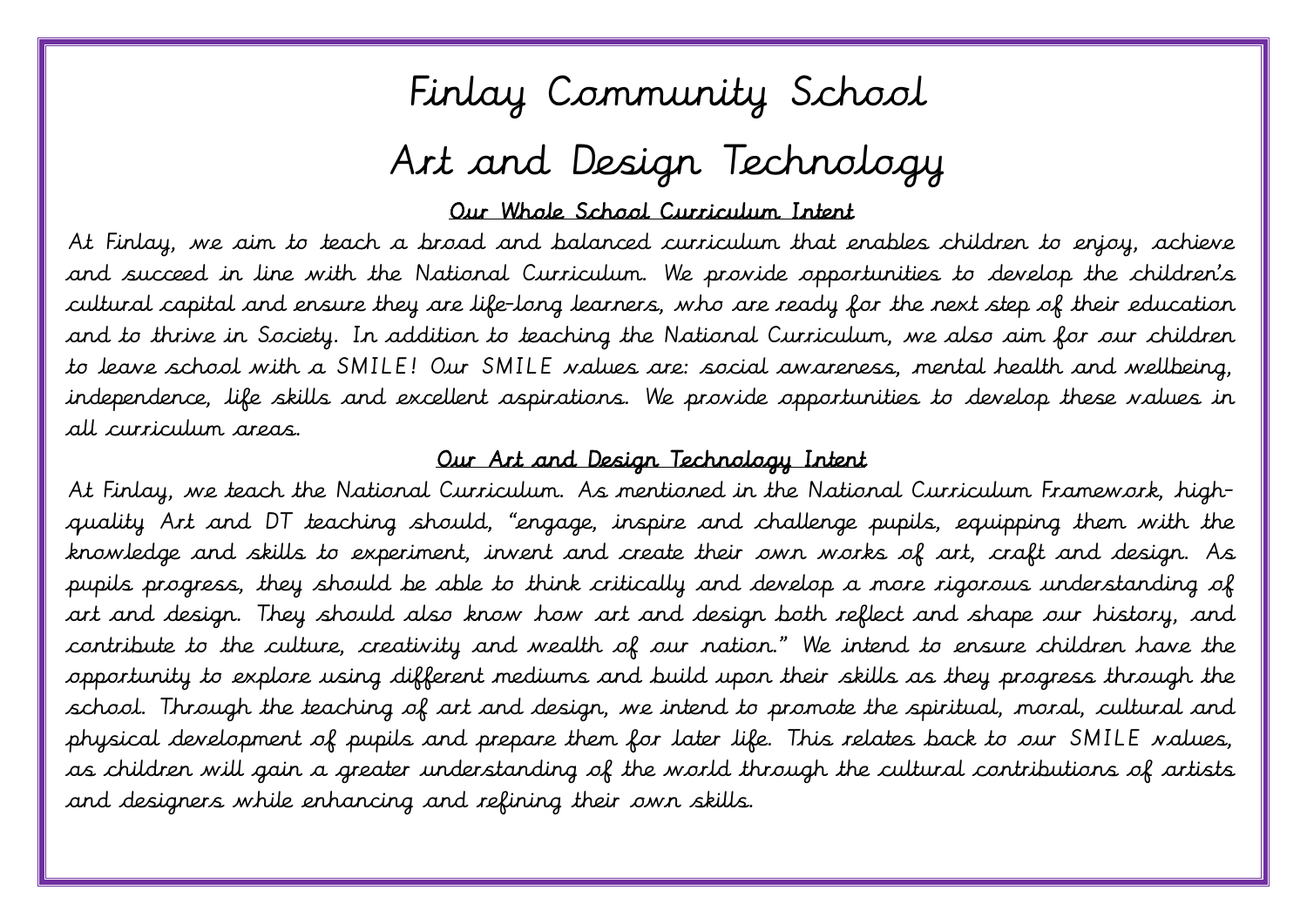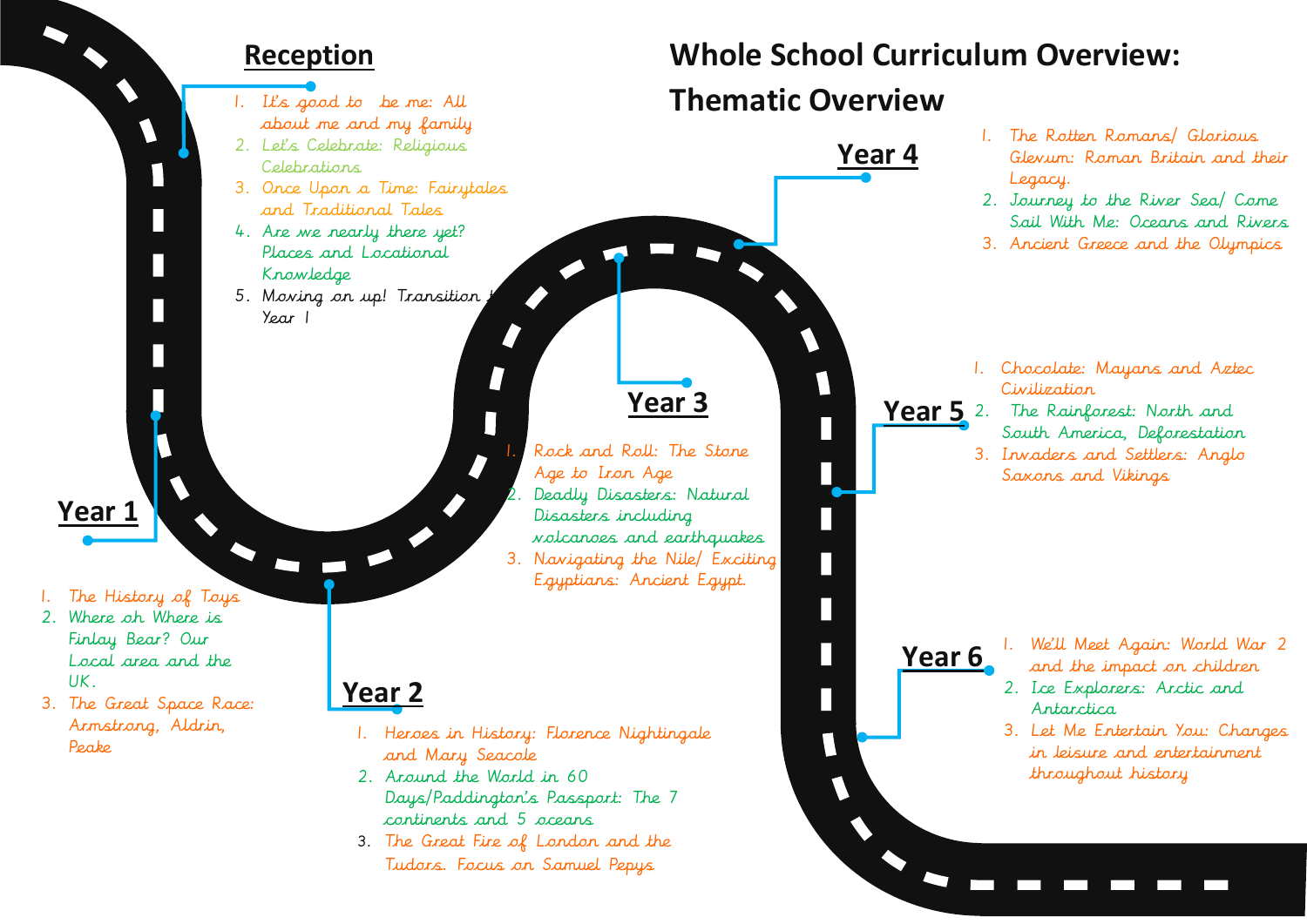## **Coverage Term by Term (EYFS – Year 6)**

|                                |                                                                                                                                                                                                                                                                        | Autunn Tern                                                                                                                                                                               |                                                                                                                                                                       | Spring Term                                                                                                                                                                                                                                                                                    |                                                                                                                                                 | Summer Term                                                                                                            |  |
|--------------------------------|------------------------------------------------------------------------------------------------------------------------------------------------------------------------------------------------------------------------------------------------------------------------|-------------------------------------------------------------------------------------------------------------------------------------------------------------------------------------------|-----------------------------------------------------------------------------------------------------------------------------------------------------------------------|------------------------------------------------------------------------------------------------------------------------------------------------------------------------------------------------------------------------------------------------------------------------------------------------|-------------------------------------------------------------------------------------------------------------------------------------------------|------------------------------------------------------------------------------------------------------------------------|--|
|                                | Autumn 1                                                                                                                                                                                                                                                               | Autumn 2                                                                                                                                                                                  | Spring 1                                                                                                                                                              | Spring 2                                                                                                                                                                                                                                                                                       | Summer 1                                                                                                                                        | Summer 2                                                                                                               |  |
| Pre-School<br>$-$ T<br>wonder' | Who is who?<br>Who lives at your<br>house?<br>How do you feel?<br>What happens in<br>autunn?                                                                                                                                                                           | Who lives, far, far<br>away?<br>What happens in<br>Winter?<br>Christmas                                                                                                                   | What is beyord<br>the clouds?<br>What would I<br>find on a treasure<br>island?<br>Could I walk<br>with dinosaurs?<br>What <i>would</i> I<br>find in the the<br>Woods? | Who helps me<br>when I am hurt?<br>Who helps my pet<br>if they are hurt?<br>Who can check my<br>teeth?<br>How can I be safe<br>on the road?                                                                                                                                                    | What would I find<br>on the farm?<br>What would I find<br>at the zoo?<br>What would I find<br>under the sea?<br>What would I find<br>on safari? | How do plants grow?<br>How do mini beasts<br>grow?<br>What happens in<br>summer?<br>Who helps me at<br>school?         |  |
|                                | Explore different materials freely, in order to<br>develop their ideas about how to use them<br>and what to make.<br>Develop their own ideas and then decide<br>which materials to use to express them.<br>Join different materials and explore different<br>textures. |                                                                                                                                                                                           |                                                                                                                                                                       | Create closed shapes with continuous lines,<br>and begin to use these shapes to represent<br>objects.<br>Draw with increasing complexity and detail,<br>such as representing a face with a circle<br>and including details.<br>Use drawing to represent ideas like movement<br>or loud roises. | Explore colour and colour mixing.<br>Show different emotions in their drawings -<br>happiness, sadness, fear etc.                               |                                                                                                                        |  |
| Reception                      | It's Good to<br>be Me                                                                                                                                                                                                                                                  | Let's Celebrate                                                                                                                                                                           |                                                                                                                                                                       | Once Upon a Time                                                                                                                                                                                                                                                                               | Are we nearly<br>there yet?                                                                                                                     | Moving on up!                                                                                                          |  |
| Art Content<br>DT Content      | $ART - drawn$ /paint a<br>self portrait<br>Explore, use and refine<br>a variety of artistic<br>effects to express their<br>ideas and feelings.                                                                                                                         | ART- Autumn Collage<br>using leaves and<br>celebrating this time of<br>year<br>ART- Bonfire night<br>painting<br>Return to and build on<br>their previous learning,<br>refining ideas and |                                                                                                                                                                       | DT Three little pigs create the pigs<br>houses using straw, paper, sticks and<br>junk modeling- Science links materials<br>ART- Collage and painting Bean stalks<br>Create collaboratively, sharing ideas,<br>resources and skills.                                                            | DT- Make a Bear<br>Mask<br>Create<br>collaboratively,<br>sharing ideas,<br>resources and skills.                                                | DT- Party food recipes<br>for end of year picnic<br>Create collaboratively,<br>sharing ideas,<br>resources and skills. |  |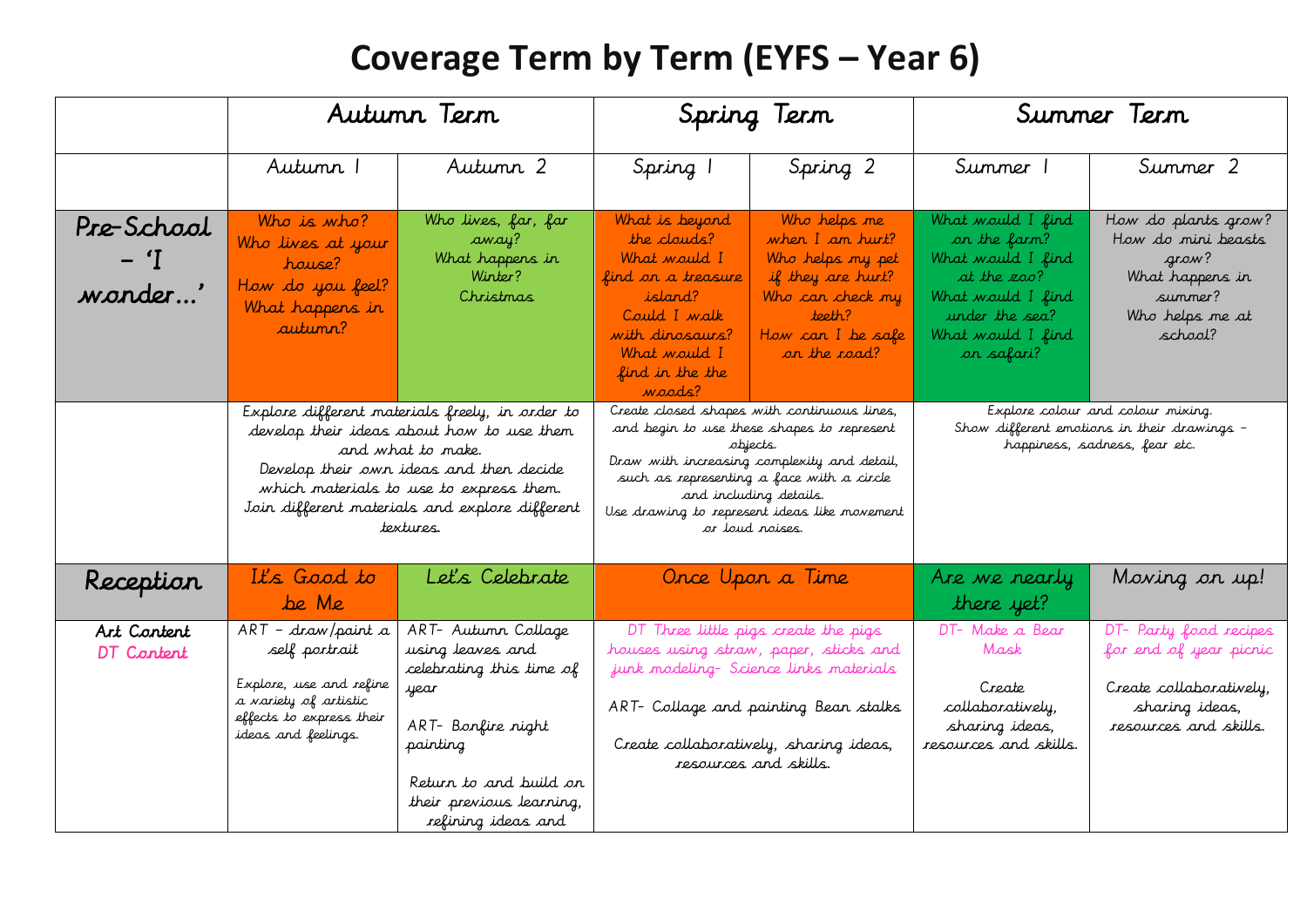|                           |                                                                                                                                                                                                            | developing their ability<br>to represent them.                                                                     |                                                                                                                                                                                         |                                                                                                                                             |                                                                                                                                           |                                                                                                                   |  |
|---------------------------|------------------------------------------------------------------------------------------------------------------------------------------------------------------------------------------------------------|--------------------------------------------------------------------------------------------------------------------|-----------------------------------------------------------------------------------------------------------------------------------------------------------------------------------------|---------------------------------------------------------------------------------------------------------------------------------------------|-------------------------------------------------------------------------------------------------------------------------------------------|-------------------------------------------------------------------------------------------------------------------|--|
| Year 1                    |                                                                                                                                                                                                            | Finlay Toy Factory                                                                                                 |                                                                                                                                                                                         | Where oh Where is Finlay<br>Bear                                                                                                            | The Great Space Race                                                                                                                      |                                                                                                                   |  |
| Art Content<br>DT Content | ART draw a<br>toy/teddy-could be<br>a modern toy or<br>toy from the past.<br>Could be children's<br>owr item.<br>DT- Construction<br>and Mechanical<br>Skills- make a toy<br>car using axels and<br>wheels | ART Printmaking -<br>create a print inspired<br>by William Morris<br>(Wallpaper designs<br>from the Victorian era) | DT: Textiles- Make<br>a stuffed toy or<br>puppet using a<br>running stich                                                                                                               | ART Painting hot<br>and cold places<br>(Artic V Australia)<br>Using Cold and<br>warn colours                                                | DT: Make a space<br>rocket by cutting<br>materials safely<br>using simple tools.<br>Demonstrate some<br>cutting and shaping<br>techniques | DT: Food- prepare a<br>Moon landing<br>celebration feast<br>ART Collage-space art<br>collage                      |  |
| Year 2                    | Heroes in History<br>Florence Nightingale and Mary<br>Seacole                                                                                                                                              |                                                                                                                    |                                                                                                                                                                                         | Around the World in  Days<br>Passport theme                                                                                                 | The Great Fire of London & The<br>Tudars                                                                                                  |                                                                                                                   |  |
| Art Content<br>DT Content | ART Sculpture for<br>making a lamp                                                                                                                                                                         | ART Draw a portrait<br>of either Mary Seacole<br>or Florence Nightingale                                           | ART Use weaving<br>techniques-take<br>inspiration from<br>African or South<br>American<br>traditional textiles<br>ART and DT Use<br>dip Dye techniques<br>to make a travel<br>purse/bag | ART Painting-<br>landscapes from<br>around the world.<br>Mix colours for a<br>colour wheel<br>DT: Food-recipes<br>from around the<br>world. |                                                                                                                                           | DT Great fire of London moving picture<br>incorporating levers and sliders<br>Art: Painting- Great Fire of London |  |
| Year 3                    |                                                                                                                                                                                                            | Rock and Roll!                                                                                                     |                                                                                                                                                                                         | Deadly Disasters                                                                                                                            |                                                                                                                                           | Navigating the Nile/                                                                                              |  |
|                           |                                                                                                                                                                                                            | Stone Age and Iron Age                                                                                             |                                                                                                                                                                                         |                                                                                                                                             |                                                                                                                                           | Ancient Egyptians                                                                                                 |  |
| Art Content<br>DT Content | ART Painting-cave<br>painting project.<br>Watercolour wash<br>background with                                                                                                                              | ART Painting and<br>Drawing. Study<br>Stonehenge. Create a<br>silhouette painting of                               | ART Printing,<br>drawing-create<br>prints inspired by<br>Hokusai's many                                                                                                                 | DT- Construct a<br><i>volcano choosing</i><br>suitable techniques                                                                           | ART Mixed media<br>collage portraits in<br>the style of ancient<br>Egyptians                                                              | DT- Egyptian recipes<br>and cooking                                                                               |  |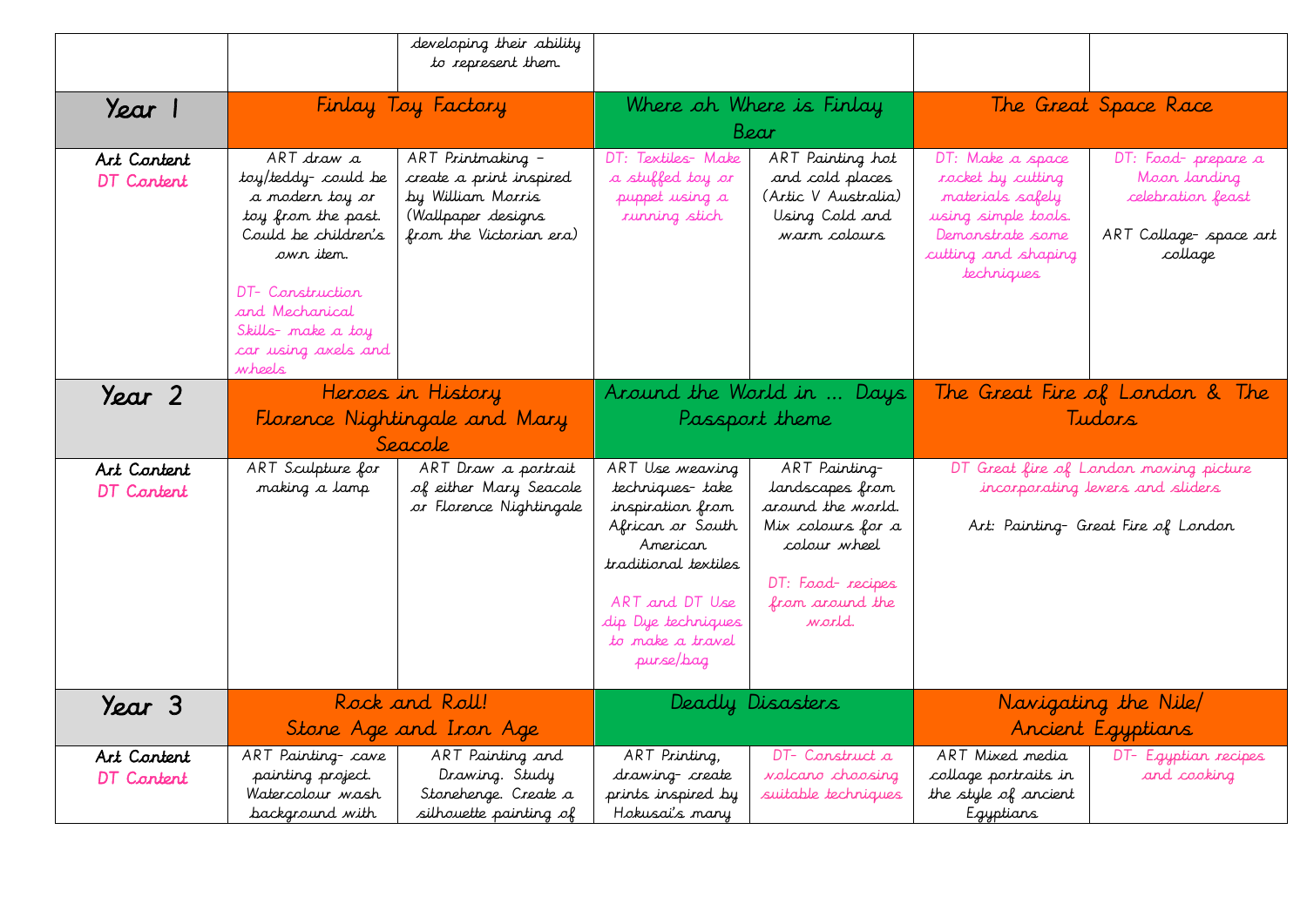|             | layered paint detail | Stonehenge at sunset or | depictions of      | to strengthen              | incorporating mosaic            |                                              |  |
|-------------|----------------------|-------------------------|--------------------|----------------------------|---------------------------------|----------------------------------------------|--|
|             | including animals.   | surrise                 | Mount Fuji. Look   | design                     | and montage                     |                                              |  |
|             | Charcoals and oil    |                         | at the 36 views    |                            |                                 |                                              |  |
|             | pastel included to   |                         | of Mount Fuji and  |                            |                                 |                                              |  |
|             | add extra detail.    |                         | the Great Wave.    |                            |                                 |                                              |  |
| Year 4      |                      | Rotten Romans           |                    | Journey to the River Sea!  |                                 | Ancient Greeks                               |  |
|             |                      | Glorious Glevun         |                    | Come Sail with Me!         | Olympics                        |                                              |  |
| Art Content | ART Sculpture -      | DT Food-Roman           | ART Sketching -    | ART Paint                  |                                 | ART and DT Weaving and stitching, Materials, |  |
| DT Content  | clay - Roman         | Banquet                 | sea shells         | Watercolour                |                                 | Textiles - Flag for Olympic Team, Toga       |  |
|             | pottery              |                         |                    | washes for the sea         |                                 |                                              |  |
|             |                      | DT- Series and parallel |                    |                            |                                 |                                              |  |
|             |                      | circuits (science link) |                    |                            |                                 |                                              |  |
|             |                      | Mechanical skills -     |                    |                            |                                 |                                              |  |
|             |                      | levers, pulleys etc on  |                    |                            |                                 |                                              |  |
|             |                      | Chariot                 |                    |                            |                                 |                                              |  |
| Year 5      |                      | Chocolate!              |                    | Deforestation              | Irvaders and Settlers - Saxons. |                                              |  |
|             | Ancient Maya         |                         |                    | The Rainforest - North and | Vikings and Mayans              |                                              |  |
|             |                      |                         |                    |                            |                                 |                                              |  |
|             |                      |                         |                    | South America              |                                 |                                              |  |
| Art Content | DT (Cooking) recipes | ART Painting Space      | ART Collage        | ART Drawing                | DT: (Cooking) Anglo             | DT: Viking long ship                         |  |
| DT Content  | made with            | inspired by the work of | (texture):         | (realistic) including      | Saxon recipes                   | using wood and                               |  |
|             | chocolate - links to | Peter Thorpe- linked to | Rainforest         | shade and tone -           |                                 | cardboard                                    |  |
|             | Science              | scierce                 |                    | animal                     |                                 |                                              |  |
|             |                      |                         | DT: Cam            |                            |                                 |                                              |  |
|             | ART Print Making     |                         | mechanism          |                            |                                 |                                              |  |
|             | inspired by Mayan    |                         | incorporating      |                            |                                 |                                              |  |
|             | culture              |                         | rainforest animals |                            |                                 |                                              |  |
|             |                      |                         |                    |                            |                                 |                                              |  |
| Year 6      |                      | We'll Meet Again!       |                    | Lce Explorer               |                                 | Let Me Entertain You!                        |  |
|             |                      | World War 2             |                    | Arctic and Antarctica      |                                 | History of Entertainment                     |  |
| Art Content | ART Sculpture        | DT (Food) cook a        | ART Painting       | ART Drawing                | ART Printing, Textiles,         | ART Digital Media:                           |  |
| DT Cantent  | (using wire and      | ration dish             | (David McEown -    | Observational              | Materials                       | Stop start animation:                        |  |
|             | moulds) – create a   |                         | Antarctic          | drawing –                  | Creating costumes               | Silent movie                                 |  |
|             | clay poppy           |                         | Peninsula)         | including lines,           | with seam allowance             | Enhance digital media                        |  |
|             |                      |                         | Combine colours.   | shadow and                 | and printing                    | by editing (including                        |  |
|             | DT-Textiles-         |                         | tones and tints to | movement of                |                                 | sound, video,                                |  |
|             |                      |                         | enhance the mood   | Penguins to create         |                                 | animation, still images                      |  |
|             | Join textiles with a |                         |                    |                            |                                 |                                              |  |
|             | combination of       |                         | of a piece.        | an additional layer        |                                 | and installations).                          |  |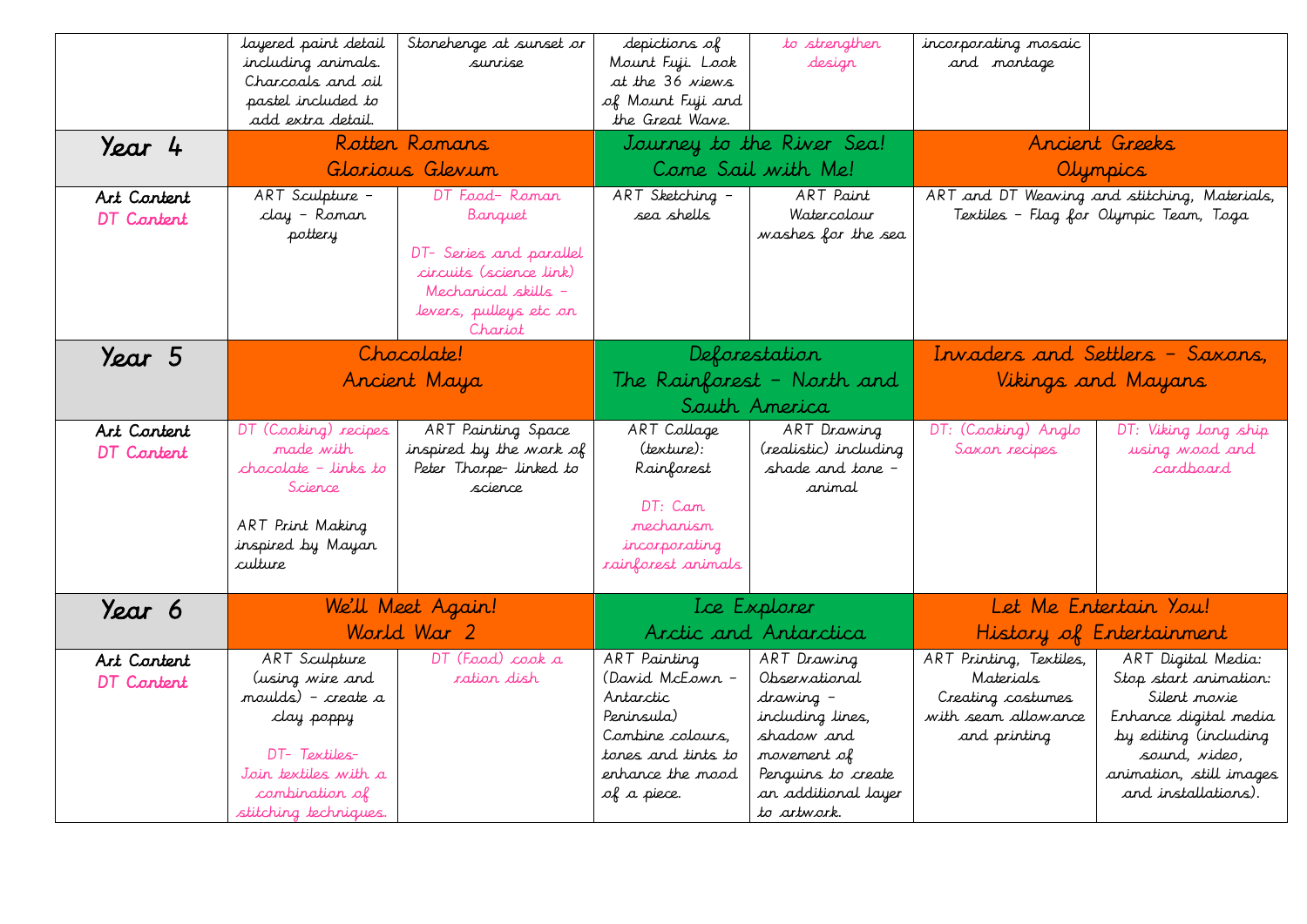| Mend and make do | Use the qualities   |                  |  |
|------------------|---------------------|------------------|--|
| linked to WW2    | of watercolour      | DT Construction, |  |
|                  | and acrylic paints  | Materials and    |  |
|                  | to create visually  | Mechanical:      |  |
|                  | interesting pieces, | Lighthouse that  |  |
|                  | drawing upon        | lights up        |  |
|                  | ideas from other    |                  |  |
|                  | artists.            |                  |  |
|                  |                     |                  |  |

#### **Art: Developing Ideas**

|                | Birth        | 3 to<br>$-4$ | Reception | Year        | $\gamma_{\text{ear}}$ 2 | Year 3        | Year 4           | Year 5            | Year 6             |
|----------------|--------------|--------------|-----------|-------------|-------------------------|---------------|------------------|-------------------|--------------------|
|                | $\bm{t}$     | year         |           |             |                         |               |                  |                   |                    |
|                | <b>Three</b> | alds         |           |             |                         |               |                  |                   |                    |
| Collect and    |              |              |           | Use artwork | Give                    | Use a         | Use a            | Develop different | Select ideas based |
| record ideas   |              |              |           | to record   | reasons for             | sketchbook    | sketchbook for   | ideas which can   | on first hand      |
|                |              |              |           | ideas       | his/her                 | for recording | collecting ideas | be used and       | observations.      |
|                |              |              |           |             | preferences             | observations, | and developing   | explain his/her   | experience or      |
|                |              |              |           |             | wher                    | for           | a plan for a     | choices for the   | imagination and    |
|                |              |              |           |             | looking at              | experimenting | completed piece  | materials and     | develop these      |
|                |              |              |           |             | art/craft or            | with          | of artwork       | techniques used   | through open       |
|                |              |              |           |             | desigr                  | techniques or |                  |                   | ended research     |
|                |              |              |           |             | work                    | planning out  |                  |                   |                    |
|                |              |              |           |             |                         | ideas         |                  |                   |                    |
|                |              |              |           |             |                         |               |                  |                   |                    |
| Evaluating and |              |              |           | Explore     | Explore                 | Give reasons  | Articulate how   | Evaluate his/her  | Adapt his/her      |
| explaining     |              |              |           | what he/she | and explain             | for his/her   | he/she might     | work against      | own final work     |
|                |              |              |           | likes about | what                    | preferences   | improve their    |                   | following          |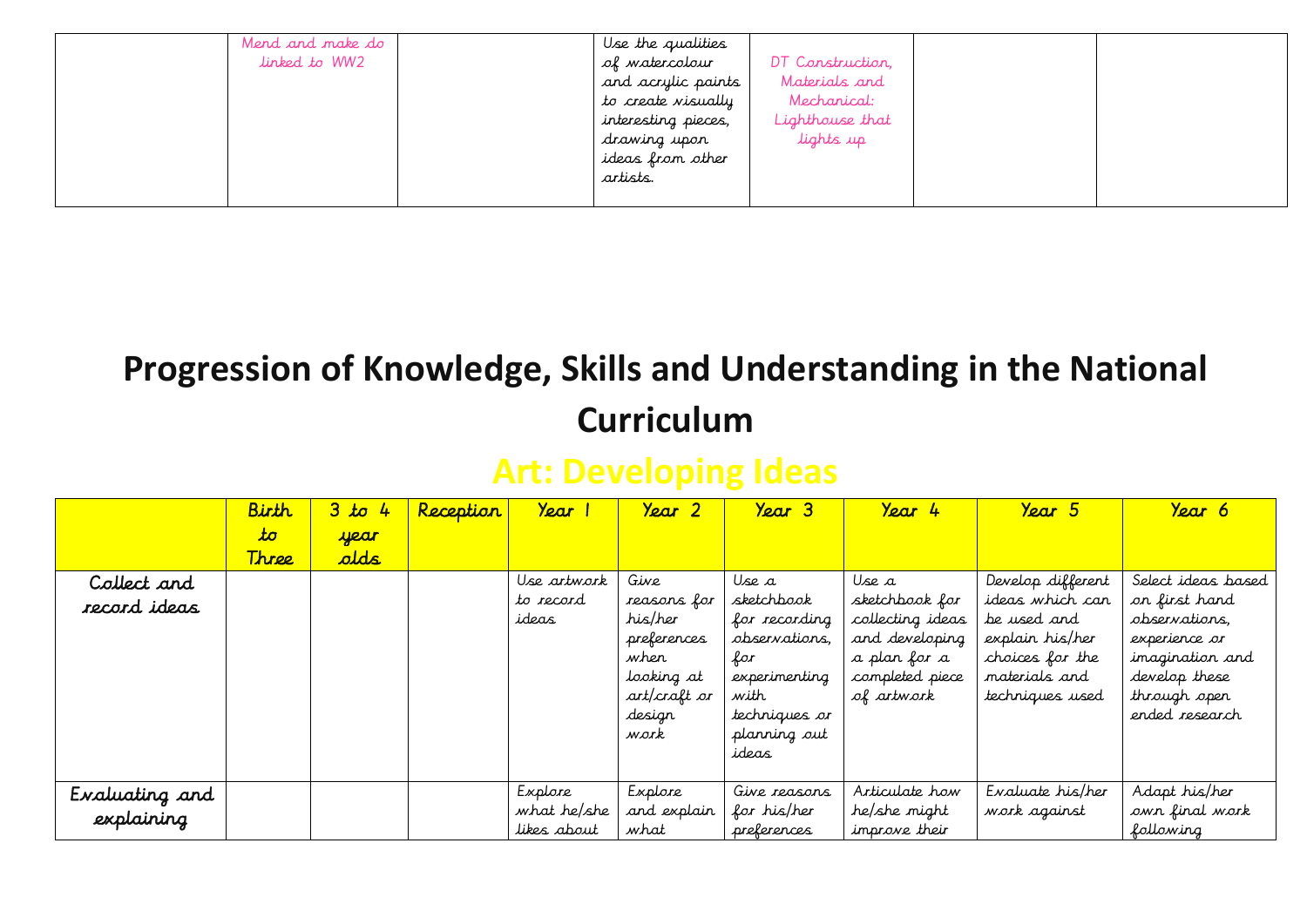|                                                                       |  | the work of<br>athers                                                                                                  | he/she likes<br>about the<br>work of<br>others<br>including<br>rotable<br>artists                                                                             | when looking<br>at art/craft<br>or design<br>work                                                                                                   | work using<br>technical terms<br>and reasons<br>as a matter of<br>routine                                                                                  | their intended<br>sutcome                                                                                                                                                        | feedback or<br>discussion based<br>on their<br>preparatory ideas                                                                                                                            |
|-----------------------------------------------------------------------|--|------------------------------------------------------------------------------------------------------------------------|---------------------------------------------------------------------------------------------------------------------------------------------------------------|-----------------------------------------------------------------------------------------------------------------------------------------------------|------------------------------------------------------------------------------------------------------------------------------------------------------------|----------------------------------------------------------------------------------------------------------------------------------------------------------------------------------|---------------------------------------------------------------------------------------------------------------------------------------------------------------------------------------------|
| Using different<br>techniques                                         |  | Experiment<br>with<br>different<br>materials to<br>design and<br>nake<br>products in<br>two and<br>three<br>dimensions | Select<br>particular<br>techniques<br>to create a<br>choser<br>product<br>and<br>develop<br>some care<br>and control<br>over<br>materials<br>and their<br>use | Experiment<br>with different<br>materials to<br>create a<br>range of<br>effects and<br>use these<br>techniques in<br>the completed<br>piece of work | Use taught<br>technical skills<br>to adapt and<br>improve his/her<br>work                                                                                  | Confidently and<br>systematically<br>investigate the<br>potential of new<br>and unfamiliar<br>materials and<br>use these learnt<br>techniques within<br>his/her work             | Refine his/her use<br>of learnt<br>techniques                                                                                                                                               |
| Understand and<br>describe the<br>work of other<br>artists/architects |  | Refine<br>his/her use<br>of learnt<br>techniques                                                                       | Krow that<br>different<br>artistic<br>works are<br>made by<br>craftspeople<br>fran<br>different<br>cultures<br>and times                                      | Know about<br>some of the<br>great artists,<br>architects<br>and<br>designers in<br>history and<br>describe their<br>wark                           | Describe some<br>of the key<br>ideas,<br>techniques and<br>working<br>practices of<br>artists,<br>architects and<br>designers who<br>he/she has<br>studied | Research and<br>discuss various<br>artists,<br>architects and<br>designers and<br>discuss their<br>processes and<br>explain how<br>these were used<br>in the finished<br>product | Describe the work<br>and ideas of<br>various artists,<br>architects and<br>designers, using<br>appropriate<br><i>voc</i> abulary and<br>referring to<br>historical and<br>cultural contexts |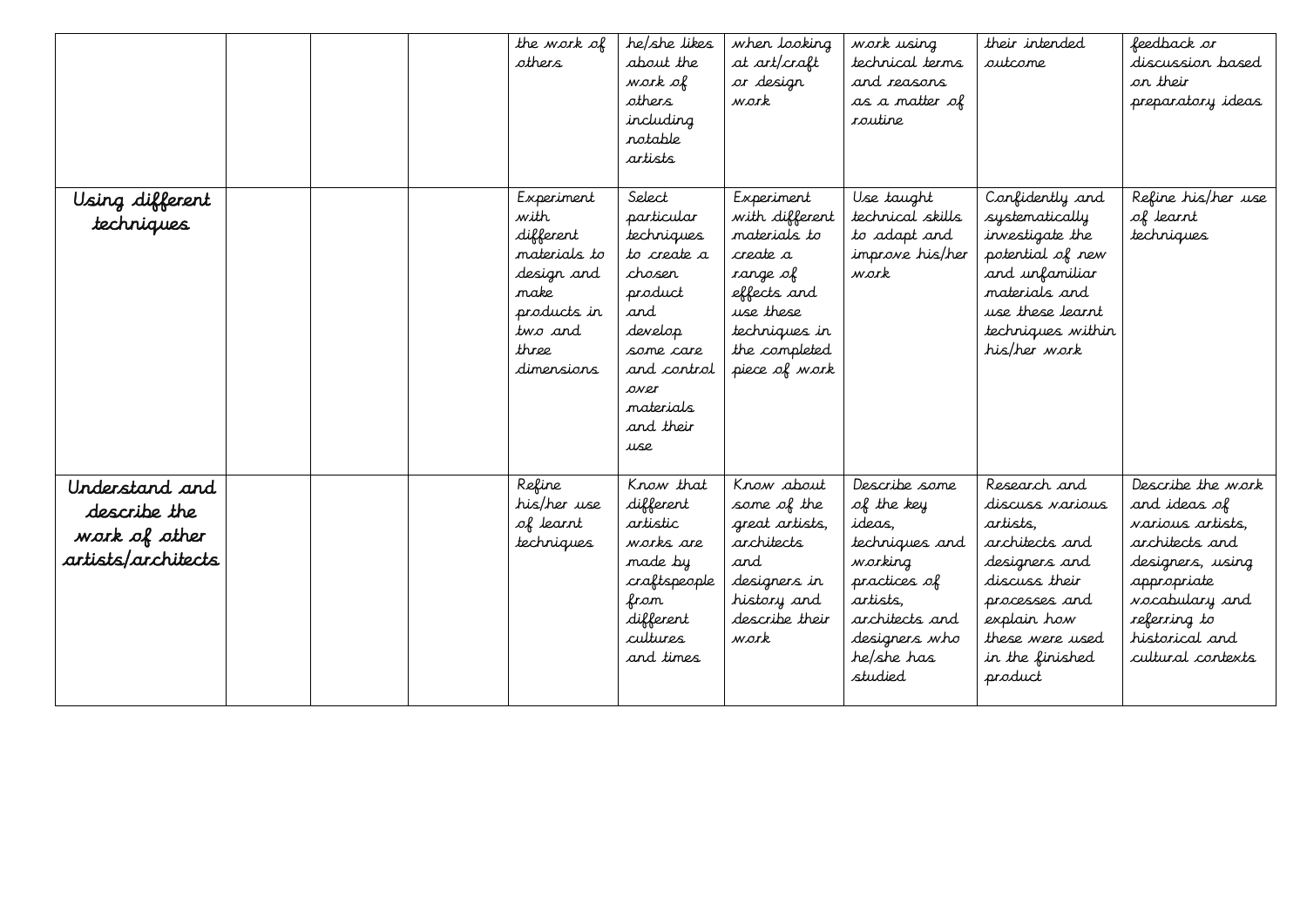#### **Painting**

|                                                        | Birth to                                            | 3 to 4                                                     | Reception                                                      | Year 1                                          | Year 2                                                                                       | Year 3                                                                                                                                          | Year 4                                                                                                                                                        | Year 5                                                                                    | Year 6                                                                                                        |
|--------------------------------------------------------|-----------------------------------------------------|------------------------------------------------------------|----------------------------------------------------------------|-------------------------------------------------|----------------------------------------------------------------------------------------------|-------------------------------------------------------------------------------------------------------------------------------------------------|---------------------------------------------------------------------------------------------------------------------------------------------------------------|-------------------------------------------------------------------------------------------|---------------------------------------------------------------------------------------------------------------|
|                                                        | Three                                               | year olds                                                  |                                                                |                                                 |                                                                                              |                                                                                                                                                 |                                                                                                                                                               |                                                                                           |                                                                                                               |
| Use<br>different<br>brushes<br>and brush<br>techniques |                                                     |                                                            |                                                                | Use thick and<br>thin brushes.                  | Can choose<br>the<br>appropriate<br>thickness of<br>brush                                    | Use a<br>rumber of<br>brush<br>techniques<br>using thick<br>and thin<br>brushes to<br>produce<br>shapes,<br>textures,<br>patterns and<br>lines. | Chaose and<br>use a rumber<br>of brush<br>techniques<br>using thick<br>and thin<br>brushes to<br>produce<br>shapes,<br>textures,<br>patterns and<br>lines.    | Use a range<br>brush<br>techniques and<br>the qualities of<br>paint to create<br>texture. | Choose and<br>use a range<br>brush<br>techniques<br>and the<br>qualities of<br>paint to<br>create<br>texture. |
| Creating<br>and using<br>colour                        | Experiments<br>with blocks,<br>colours and<br>marks | Explores<br>colour and<br>how colours<br>car be<br>changed | Explores<br>what<br>happers<br>when he/she<br>nixes<br>colours | Mix primary<br>colours to<br>make<br>secondary. | Create colour<br>wheels from<br>the primary<br>colours<br>(creating<br>secondary<br>(colours | Mix colours<br>to create<br>shades and<br>tones.                                                                                                | Mix colours<br>effectively to<br>create shades<br>and tones.<br>Add white to<br>colours to<br>make <i>t</i> ints<br>and black to<br>colours to<br>make tones. | Experiment with<br>creating mood<br>with colour.                                          | Combine<br>colours,<br>tones and<br>tints to<br>erhance the<br>mood of a<br>piece.                            |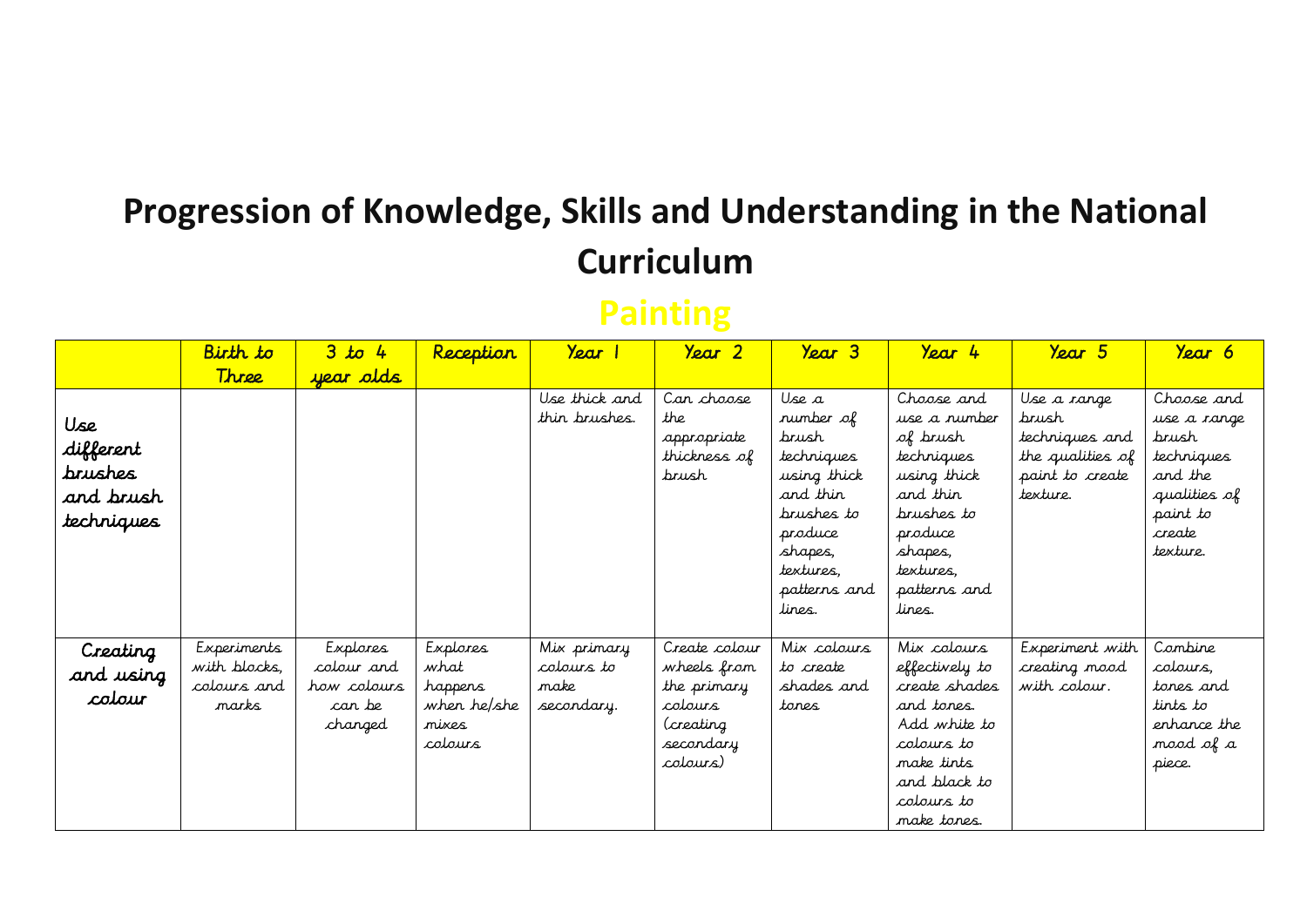| Use         |  |  | Use                | عملا               | Use the          | Use the      |
|-------------|--|--|--------------------|--------------------|------------------|--------------|
| watercolour |  |  | watercolour        | watercolour        | qualities of     | qualities of |
|             |  |  | paint to           | paint to           | watercolour      | watercolour  |
|             |  |  | produce            | produce            | and acrylic      | and acrylic  |
|             |  |  | washes for         | washes for         | paints to create | paints to    |
|             |  |  | <i>backgrounds</i> | <i>backgrounds</i> | visually         | create       |
|             |  |  |                    | then add           | interesting      | visually     |
|             |  |  |                    | detail.            | pieces.          | interesting  |
|             |  |  |                    |                    |                  | pieces,      |
|             |  |  |                    |                    |                  | drawing      |
|             |  |  |                    |                    |                  | upon ideas   |
|             |  |  |                    |                    |                  | from other   |
|             |  |  |                    |                    |                  | artists.     |
|             |  |  |                    |                    |                  |              |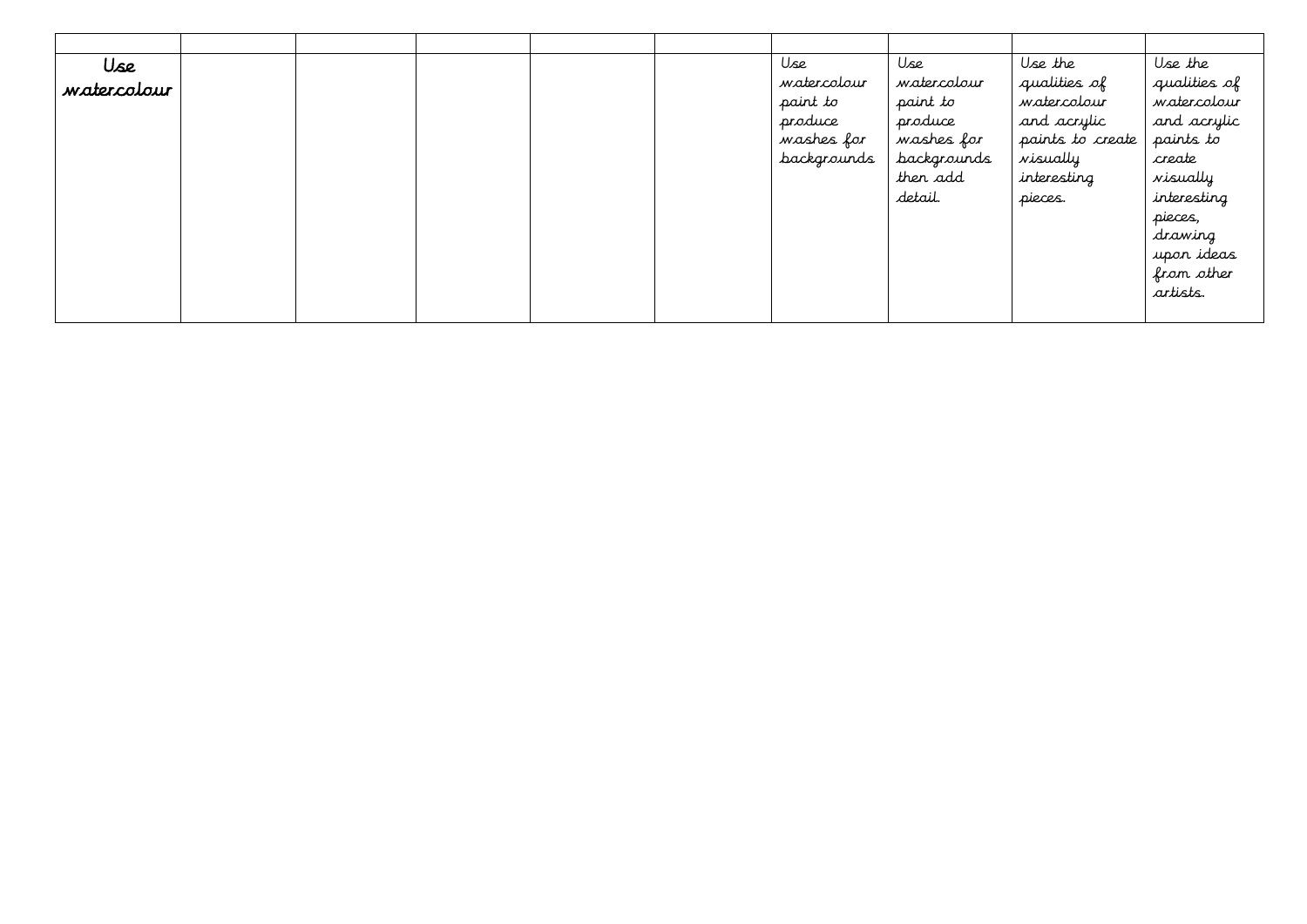#### **Collage**

|                                  | Birth to     | 3 to 4                                                                             | Reception                                                                             | Year 1                                                                     | Year 2 | $\gamma_{\text{ear}}$ 3                                                | Year 4 | Year 5                                                                                                              | Year 6 |
|----------------------------------|--------------|------------------------------------------------------------------------------------|---------------------------------------------------------------------------------------|----------------------------------------------------------------------------|--------|------------------------------------------------------------------------|--------|---------------------------------------------------------------------------------------------------------------------|--------|
|                                  | <b>Three</b> | year alds                                                                          |                                                                                       |                                                                            |        |                                                                        |        |                                                                                                                     |        |
| Create<br>texture                |              | Is beginning<br>to be<br>interested in<br>and describe<br>the texture of<br>things | Experiments<br>to create<br>different<br>textures                                     | Mix<br>materials to<br>create texture                                      |        | Select and<br>arrange<br>materials for<br>a striking<br>effect.        |        | Mix textures<br>(rough and<br>smooth, plain<br>and patterned).                                                      |        |
| Using<br>different<br>techniques |              |                                                                                    | Understands<br>that different<br>media car<br>be combined<br>to create<br>new effects | Sart and<br>arrange<br>materials.                                          |        | Ensure work<br>is precise.                                             |        | Make textured<br>collages from<br>a variety of<br>media and by<br>folding,<br>crumpling and<br>tearing<br>materials |        |
| Using<br>different<br>techniques |              |                                                                                    |                                                                                       | Use a<br>combination<br>of materials<br>that are cut,<br>tan and<br>glued. |        | Use coiling,<br>overlapping,<br>tessellation,<br>mosaic and<br>montage |        | Use ceramic<br>mosaic<br>materials and<br>techniques.                                                               |        |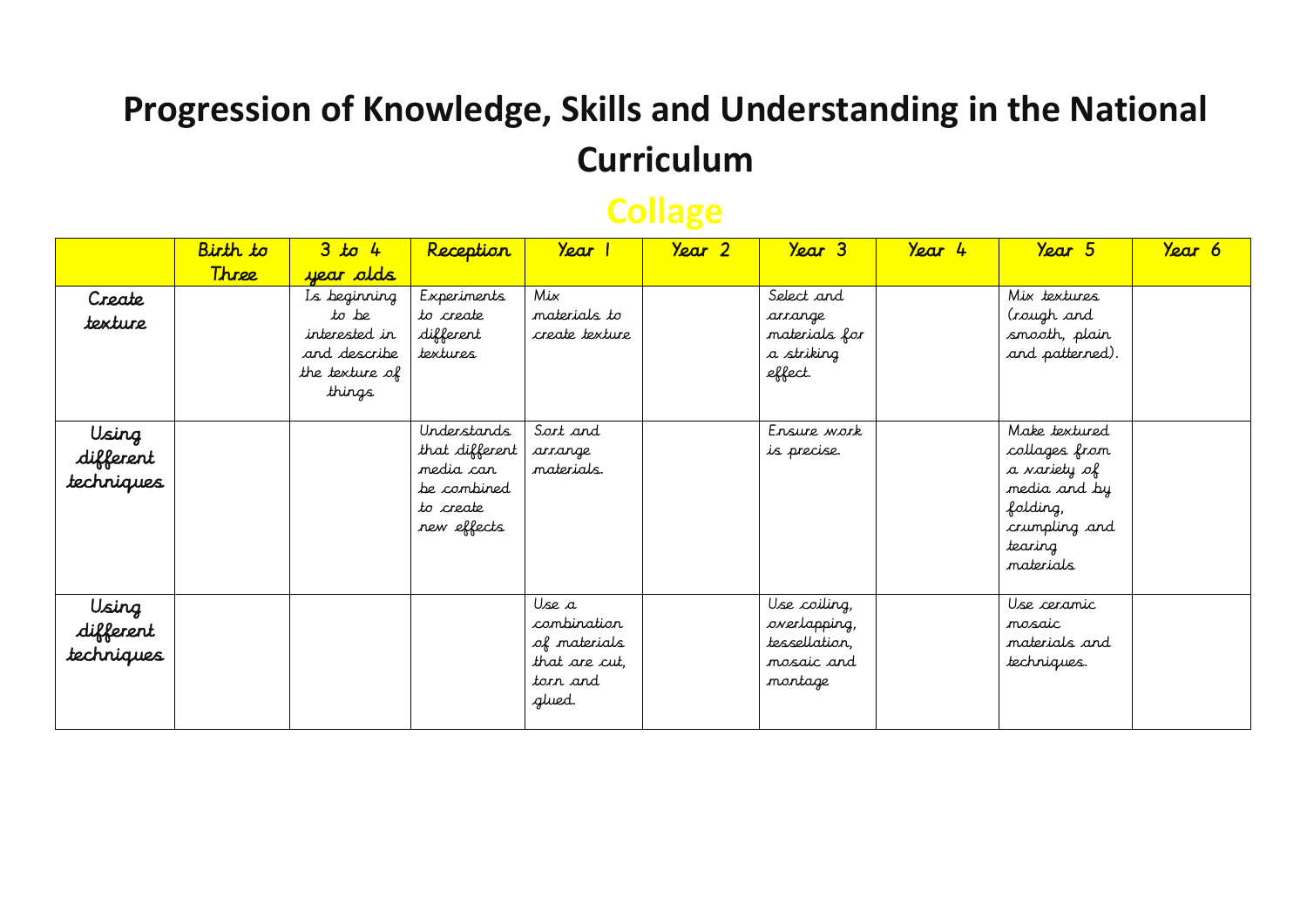## **Sculpture**

|                     | Birth to     | 3 to 4    | Reception | Year 1 | Year 2                                                                         | $\gamma_{\text{ear}}$ 3 | Year 4                                                                                                                             | Year 5 | Year 6                                                                                                                      |
|---------------------|--------------|-----------|-----------|--------|--------------------------------------------------------------------------------|-------------------------|------------------------------------------------------------------------------------------------------------------------------------|--------|-----------------------------------------------------------------------------------------------------------------------------|
|                     | <b>Three</b> | year olds |           |        |                                                                                |                         |                                                                                                                                    |        |                                                                                                                             |
| Using<br>shape      |              |           |           |        | Use a<br>combination<br>of shapes.                                             |                         | Create and<br>combine<br>shapes to<br>create<br>recognisable<br>forms (e.g.<br>shapes made<br>from nets or<br>solid<br>materials). |        | Show life-like<br>qualities and real-<br>life proportions or,<br>if more abstract,<br>provoke different<br>interpretations. |
| Creating<br>texture |              |           |           |        | Include lines<br>and texture.                                                  |                         | Include<br>texture that<br>corveys<br>feelings,<br>expression or<br>movement.                                                      |        | Use tools to carve<br>and add shapes,<br>texture and pattern.                                                               |
| Materials           |              |           |           |        | Use rolled up<br>paper,<br>straws,<br>paper, card<br>and clay as<br>materials. |                         | Use clay and<br>other<br>mouldable<br>materials.                                                                                   |        | Use frameworks<br>(such as wire or<br>moulds) to provide<br>stability and form.                                             |
| Appearance          |              |           |           |        | Use<br>techniques<br>such as<br>rolling,<br>cutting,                           |                         | Add<br>materials to<br>provide<br>interesting<br>detail.                                                                           |        | Combine visual<br>and tactile<br>qualities.                                                                                 |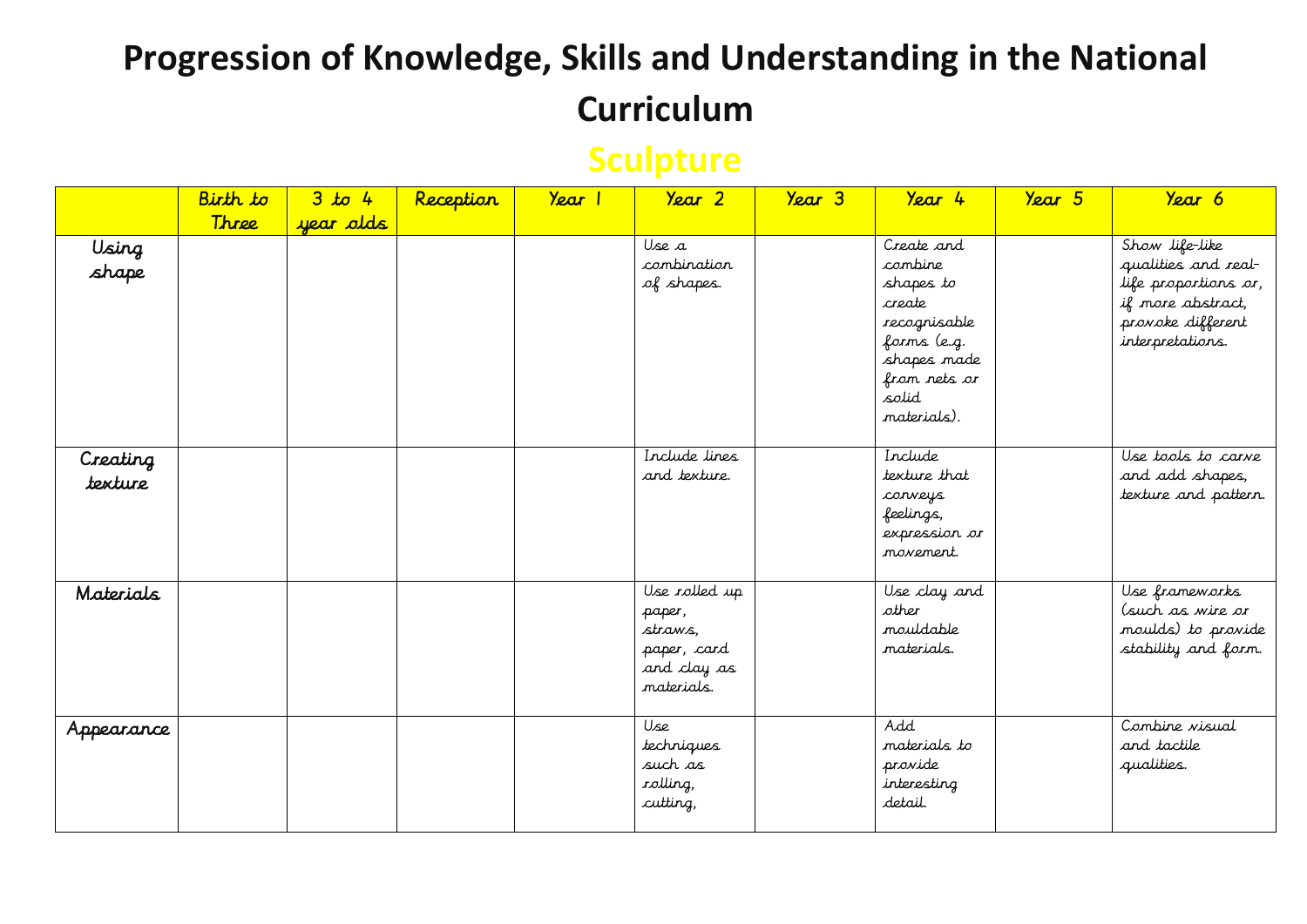|  |  | mauldina<br>and |  |  |
|--|--|-----------------|--|--|
|  |  | carvina         |  |  |
|  |  |                 |  |  |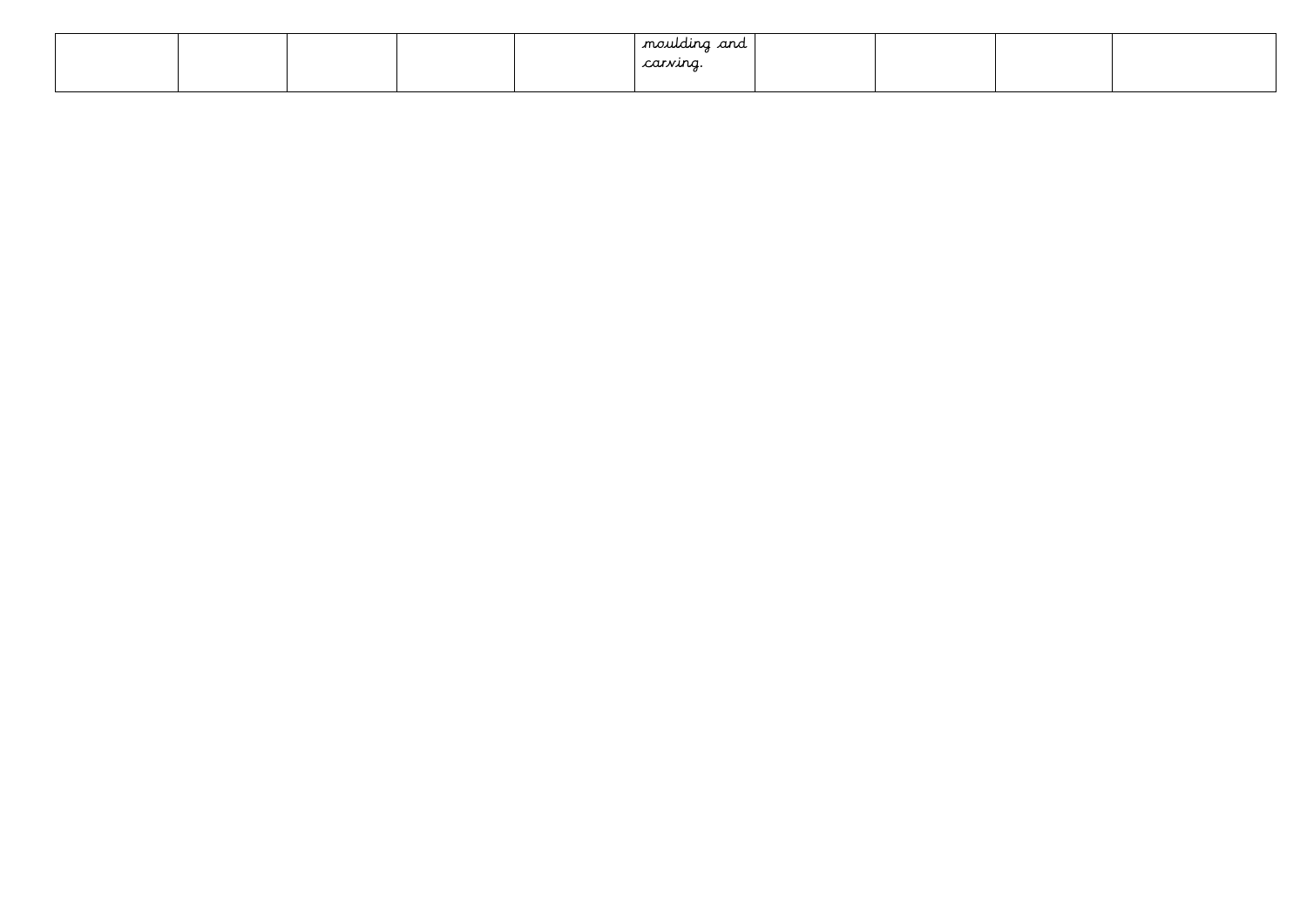#### **Drawing**

|                             | Birth to                                                                                                               | 3 to 4                                                                                                                                       | Reception | Year 1                                                                                                                                                                       | Year 2                                                                                                               | Year 3                                                          | Year 4                                                                             | Year 5                                    | Year 6                                                 |
|-----------------------------|------------------------------------------------------------------------------------------------------------------------|----------------------------------------------------------------------------------------------------------------------------------------------|-----------|------------------------------------------------------------------------------------------------------------------------------------------------------------------------------|----------------------------------------------------------------------------------------------------------------------|-----------------------------------------------------------------|------------------------------------------------------------------------------------|-------------------------------------------|--------------------------------------------------------|
|                             | Three                                                                                                                  | year alds                                                                                                                                    |           |                                                                                                                                                                              |                                                                                                                      |                                                                 |                                                                                    |                                           |                                                        |
| Drawing                     | Is beginning<br>to use<br>representation<br>to<br>communicate,<br>e.g. drawing<br>a line and<br>saying<br>"That's me." | Understands<br>that he/she<br>can use lines<br>to enclose a<br>space, and<br>then begin to<br>use these<br>shapes to<br>represent<br>objects |           | Explore<br>mark-making<br>using a<br>variety of<br>toots<br>including<br>pencils,<br>rubbers,<br>crayons,<br>pastels, felt<br>tips,<br>charcoal,<br>ballpoint<br>pens, chalk | Draw lines<br>of different<br>sizes and<br>thickness.                                                                | Use different<br>tools to<br>show line,<br>tone and<br>texture. | Use different<br>hardnesses of<br>pencils to<br>show line,<br>tone and<br>texture. | Use lines to<br>represent<br>movement.    | Use a variety<br>of lines to<br>represent<br>movement. |
| Colouring<br>owr work       |                                                                                                                        |                                                                                                                                              |           | Colour (own<br>work) neatly<br>following the<br>lines.                                                                                                                       | Colour (own<br>work) neatly<br>following the<br>lines,<br>choosing<br>what style<br>of felt<br>tip/pencil to<br>use. |                                                                 | Annotate<br>sketches to<br>explain and<br>elaborate<br>ideas.                      |                                           |                                                        |
| Sketching<br>and<br>drawing |                                                                                                                        |                                                                                                                                              |           |                                                                                                                                                                              | Show pattern<br>and texture<br>by adding                                                                             | Sketch lightly<br>(no need to<br>use a rubber                   | Sketch lightly<br>(no need to<br>use a rubber                                      | Explore<br>different styles<br>of drawing | Choose<br>different styles<br>of drawing               |
| to create                   |                                                                                                                        |                                                                                                                                              |           |                                                                                                                                                                              | dots and<br>lines.                                                                                                   | to correct<br>mistakes).                                        | to correct<br>mistakes) by                                                         | suitable for the<br>work (e.g.            | dependent on<br>the task (e.g.                         |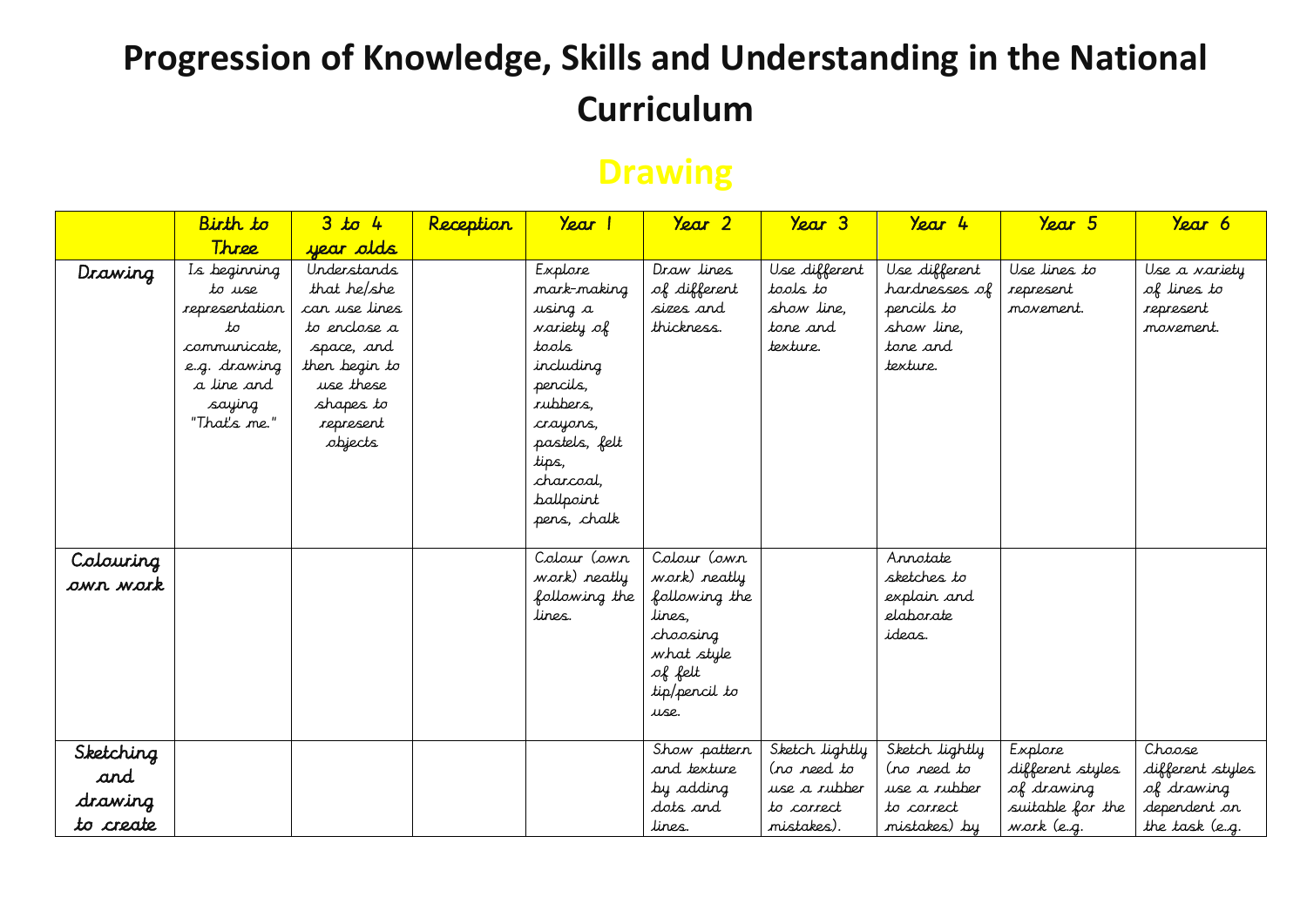| different<br>styles |  |  |                                                                |                                                | choosing an<br>appropriate<br>tool to use<br>(style of<br>pencil).    | realistic or<br>impressionistic)                                                                                                   | realistic or<br>impressionistic)                                                                      |
|---------------------|--|--|----------------------------------------------------------------|------------------------------------------------|-----------------------------------------------------------------------|------------------------------------------------------------------------------------------------------------------------------------|-------------------------------------------------------------------------------------------------------|
| Tone and<br>shading |  |  | Show<br>different<br>tones by<br>using<br>coloured<br>pencils. | Use shading<br>to show<br>light and<br>shadow. | Use hatching<br>and cross<br>hatching to<br>show tone<br>and texture. | Use a variety<br>of techniques<br>to add<br>interesting<br>effects (e.g.<br>reflections,<br>shadows,<br>direction of<br>sunlight). | Use a choice<br>of techniques<br>to depict<br>movement,<br>perspective,<br>shadows and<br>reflection. |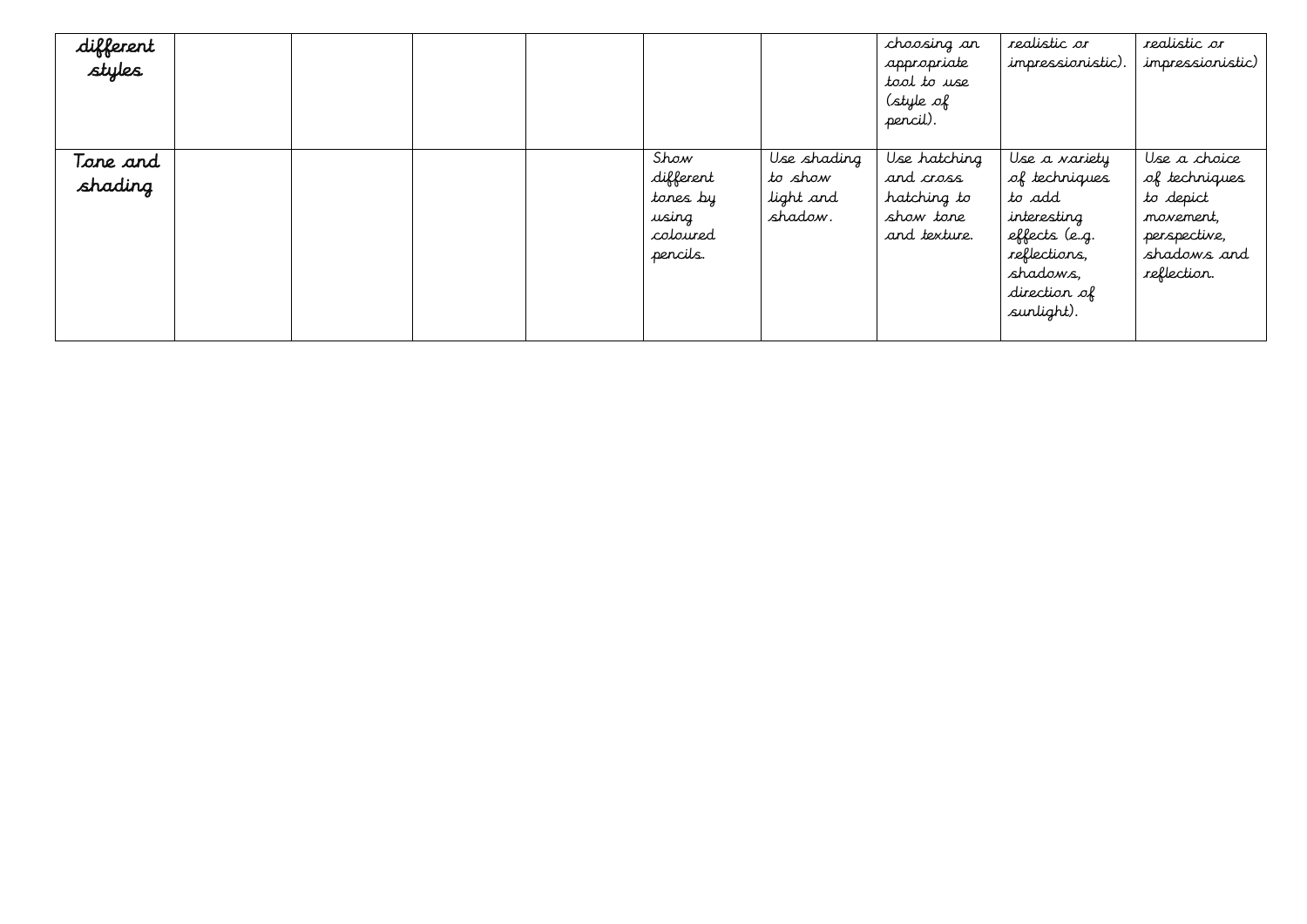## **Curriculum**

### **Printing**

| Birth to     | 3 to 4    | Reception | Year 1        | Year 2                                                                                                                                                                   | $\gamma_{\text{ear}}$ 3 | Year 4                                                                                                                                            | Year 5          | Year 6                                                                                              |
|--------------|-----------|-----------|---------------|--------------------------------------------------------------------------------------------------------------------------------------------------------------------------|-------------------------|---------------------------------------------------------------------------------------------------------------------------------------------------|-----------------|-----------------------------------------------------------------------------------------------------|
| <b>Three</b> | year olds |           |               |                                                                                                                                                                          |                         |                                                                                                                                                   |                 |                                                                                                     |
|              |           |           | Use repeating |                                                                                                                                                                          | Use layers of           |                                                                                                                                                   | Build up layers |                                                                                                     |
|              |           |           | лa            |                                                                                                                                                                          |                         |                                                                                                                                                   |                 |                                                                                                     |
|              |           |           |               |                                                                                                                                                                          |                         |                                                                                                                                                   |                 |                                                                                                     |
|              |           |           |               |                                                                                                                                                                          |                         |                                                                                                                                                   |                 |                                                                                                     |
|              |           |           | Mimic print   |                                                                                                                                                                          | Replicate               |                                                                                                                                                   | Create an       |                                                                                                     |
|              |           |           | from the      |                                                                                                                                                                          | patterns                |                                                                                                                                                   | accurate        |                                                                                                     |
|              |           |           | ervironment   |                                                                                                                                                                          | observed in             |                                                                                                                                                   | pattern,        |                                                                                                     |
|              |           |           | (e.g.         |                                                                                                                                                                          | natural <i>or</i>       |                                                                                                                                                   | showing fine    |                                                                                                     |
|              |           |           | wallpapers).  |                                                                                                                                                                          | built                   |                                                                                                                                                   | detail.         |                                                                                                     |
|              |           |           |               |                                                                                                                                                                          | environments.           |                                                                                                                                                   |                 |                                                                                                     |
|              |           |           |               |                                                                                                                                                                          |                         |                                                                                                                                                   |                 |                                                                                                     |
|              |           |           |               |                                                                                                                                                                          |                         |                                                                                                                                                   |                 |                                                                                                     |
|              |           |           |               |                                                                                                                                                                          |                         |                                                                                                                                                   |                 |                                                                                                     |
|              |           |           |               |                                                                                                                                                                          |                         |                                                                                                                                                   |                 |                                                                                                     |
|              |           |           |               |                                                                                                                                                                          |                         |                                                                                                                                                   |                 |                                                                                                     |
|              |           |           |               |                                                                                                                                                                          |                         |                                                                                                                                                   |                 |                                                                                                     |
|              |           |           |               |                                                                                                                                                                          |                         |                                                                                                                                                   |                 |                                                                                                     |
|              |           |           |               |                                                                                                                                                                          |                         |                                                                                                                                                   |                 |                                                                                                     |
|              |           |           |               |                                                                                                                                                                          |                         |                                                                                                                                                   |                 |                                                                                                     |
|              |           |           |               |                                                                                                                                                                          |                         |                                                                                                                                                   |                 |                                                                                                     |
|              |           |           |               |                                                                                                                                                                          |                         |                                                                                                                                                   |                 |                                                                                                     |
|              |           |           |               |                                                                                                                                                                          |                         |                                                                                                                                                   |                 |                                                                                                     |
|              |           |           |               | overlapping<br>shapes.<br>Use objects<br>to create<br>prints (e.g.<br>fruit,<br><i>Negetables or</i><br>spanges).<br>Press, roll,<br>rub and<br>stamp to<br>make prints. |                         | two or more<br>colours.<br>Make printing<br>blocks (e.g.<br>from coiled<br>string glued<br>to a block).<br>Make precise<br>repeating<br>patterns. |                 | of colours.<br>Use a range of<br><i>visual elements</i><br>to reflect the<br>purpose of the<br>work |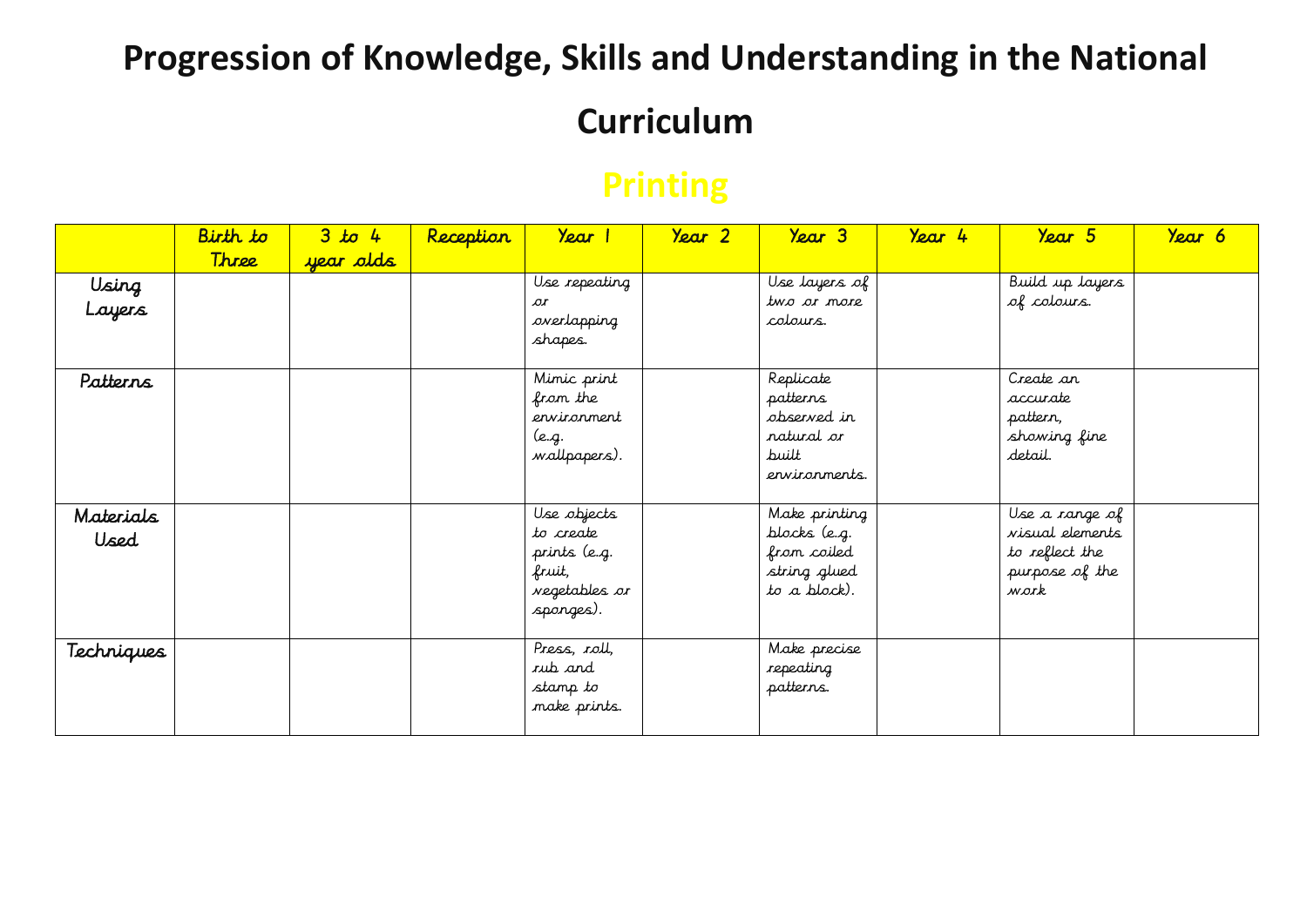## **Digital Media**

|         | Birth to     | 3 to 4    | Reception | Year | Year 2        | Year 3 | Year 4        | Year 5 | Year 6            |
|---------|--------------|-----------|-----------|------|---------------|--------|---------------|--------|-------------------|
|         | <b>Three</b> | year olds |           |      |               |        |               |        |                   |
| Digital |              |           |           |      | Use a wide    |        | Create        |        | Enhance           |
| nedia   |              |           |           |      | range of      |        | images, video |        | digital media     |
|         |              |           |           |      | tools to      |        | and sound     |        | by editing        |
|         |              |           |           |      | create        |        | recordings    |        | <i>(including</i> |
|         |              |           |           |      | different     |        | and explain   |        | sound, video,     |
|         |              |           |           |      | textures,     |        | why they      |        | animation,        |
|         |              |           |           |      | lines, tones, |        | were created. |        | still images      |
|         |              |           |           |      | colours and   |        |               |        | and               |
|         |              |           |           |      | shapes.       |        |               |        | installations).   |
|         |              |           |           |      |               |        |               |        |                   |

## **Progression of Knowledge, Skills and Understanding in the National Curriculum**

#### **Textiles**

|           | Birth to     | 3 to 4                  | Reception | Year | Year 2      | Year 3 | Year<br>$\frac{1}{4}$ | Year 5 | Year 6        |
|-----------|--------------|-------------------------|-----------|------|-------------|--------|-----------------------|--------|---------------|
|           | <b>Three</b> | <mark>year olds.</mark> |           |      |             |        |                       |        |               |
| Weaving   |              |                         |           |      | Use weaving |        | Create                |        | Print on      |
|           |              |                         |           |      | to create a |        | weavings.             |        | fabrics using |
|           |              |                         |           |      | pattern.    |        |                       |        | tie-dyes or   |
|           |              |                         |           |      |             |        |                       |        | patik         |
|           |              |                         |           |      |             |        |                       |        |               |
| Stitching |              |                         |           |      | Sort, cut   |        | Develop               |        | Chaose from   |
|           |              |                         |           |      | and shape   |        | techniques to         |        | a range of    |
|           |              |                         |           |      | fabrics and |        | join fabrics          |        |               |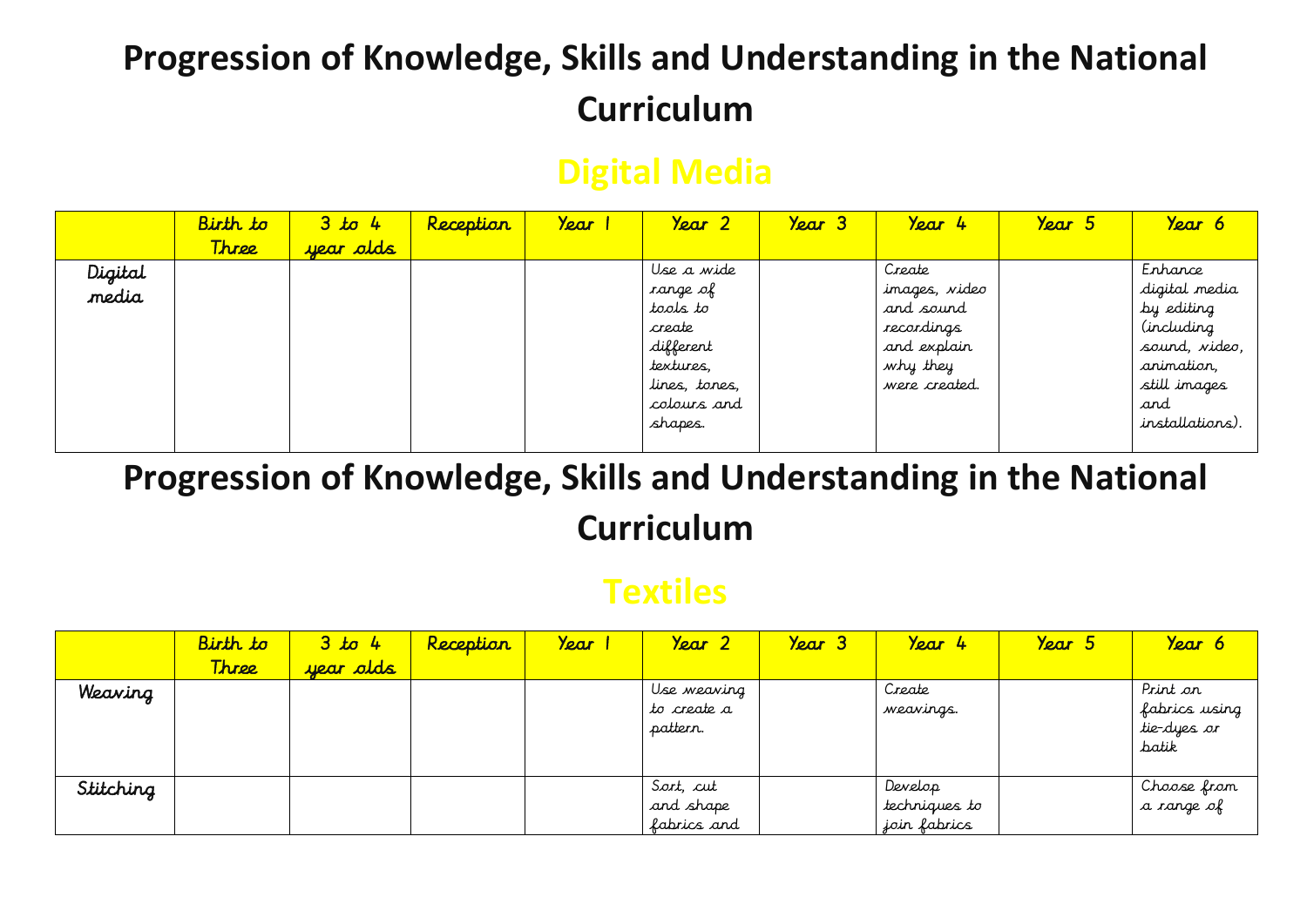|                                                         |  |  | experiment<br>with ways<br>of joining<br>them | and apply<br>decorations<br>such as a<br>running or<br>over stitch<br>Shape and<br>stitch<br>materials. | stitching<br>techniques.<br>Combine<br>previously<br>learned<br>sewing<br>techniques to<br>create pieces<br>with a seam<br>allowance. |
|---------------------------------------------------------|--|--|-----------------------------------------------|---------------------------------------------------------------------------------------------------------|---------------------------------------------------------------------------------------------------------------------------------------|
| Using<br>colour and<br>finishing<br>effect on<br>fabric |  |  | Use dip dye<br>techniques.<br>Use plaiting.   | Colour fabric.<br>Quilt, pad<br>and gather<br>fabric.                                                   | Print on<br>fabrics using<br>tie-dyes or<br>batik<br>Show<br>precision in<br>techniques.                                              |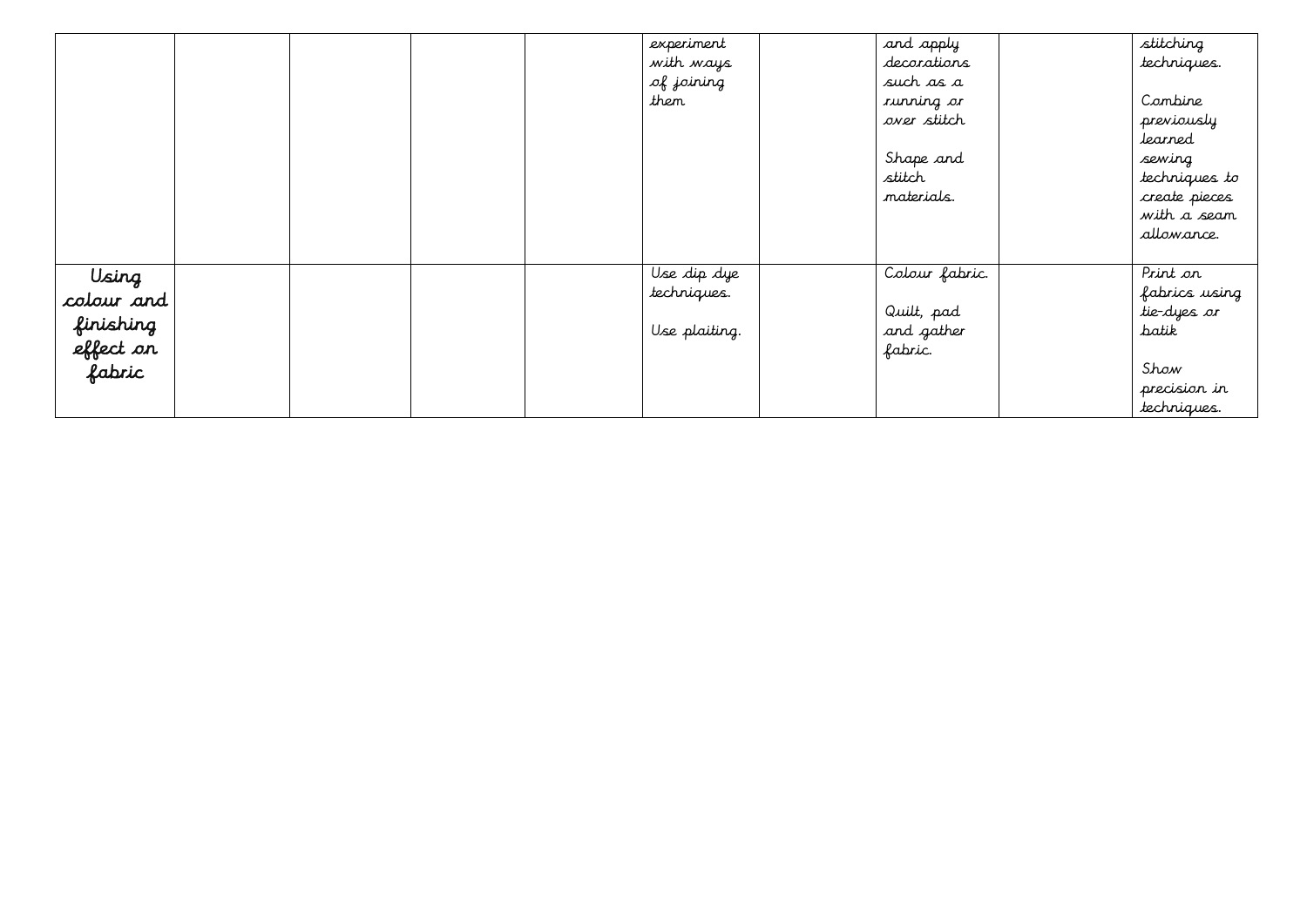|  |  | <b>Inspiration from Famous people</b> |  |  |
|--|--|---------------------------------------|--|--|
|--|--|---------------------------------------|--|--|

|                                                                                                      | Birth to     | 3 to 4    | Reception | Year 1                                                                      | Year 2                                                                       | $\gamma_{\text{ear}}$ 3                                                                                                                    | Year 4                                                                                                                                                                      | Year 5                                                                                                                                                                                                  | Year 6                                                                                                                                                                                                                             |
|------------------------------------------------------------------------------------------------------|--------------|-----------|-----------|-----------------------------------------------------------------------------|------------------------------------------------------------------------------|--------------------------------------------------------------------------------------------------------------------------------------------|-----------------------------------------------------------------------------------------------------------------------------------------------------------------------------|---------------------------------------------------------------------------------------------------------------------------------------------------------------------------------------------------------|------------------------------------------------------------------------------------------------------------------------------------------------------------------------------------------------------------------------------------|
|                                                                                                      | <b>Three</b> | year olds |           |                                                                             |                                                                              |                                                                                                                                            |                                                                                                                                                                             |                                                                                                                                                                                                         |                                                                                                                                                                                                                                    |
| Discuss,<br><i>research</i><br>and<br>replicate<br>the <i>works</i><br>of people<br>from the<br>past |              |           |           | Discuss the<br>work of<br>rotable<br>artists,<br>artisans and<br>designers. | Describe the<br>work of<br>rotable<br>artists,<br>artisans and<br>designers. | Know about<br>and replicate<br>some of the<br>great artists,<br>architects<br>and<br>designers in<br>history and<br>describe their<br>work | Describe and<br>replicate some<br>of the key<br>ideas.<br>techniques<br>and warking<br>practices of<br>artists,<br>architects and<br>designers<br>who he/she<br>has studied | Research and<br>discuss and<br>replicate<br>various<br>artists,<br>architects and<br>designers and<br>discuss their<br>processes and<br>explain how<br>these were<br>used in the<br>finished<br>product | Research,<br>describe and<br>sketch the<br>work and<br>ideas of<br>various<br>artists,<br>architects and<br>designers,<br>using<br>appropriate<br><i>voc</i> abulary<br>and referring<br>to historical<br>and cultural<br>contexts |
| Use<br>learning to<br>inspire<br>independent<br>work.                                                |              |           |           | Use same of<br>the ideas of<br>artists<br>studied to<br>create pieces.      |                                                                              | Create<br>siginal<br>pieces that<br>are<br>influenced by<br>studies of<br>others                                                           |                                                                                                                                                                             | Show how the<br>work of those<br>studied was<br>influential in<br>both society<br>and to other<br>artists.                                                                                              |                                                                                                                                                                                                                                    |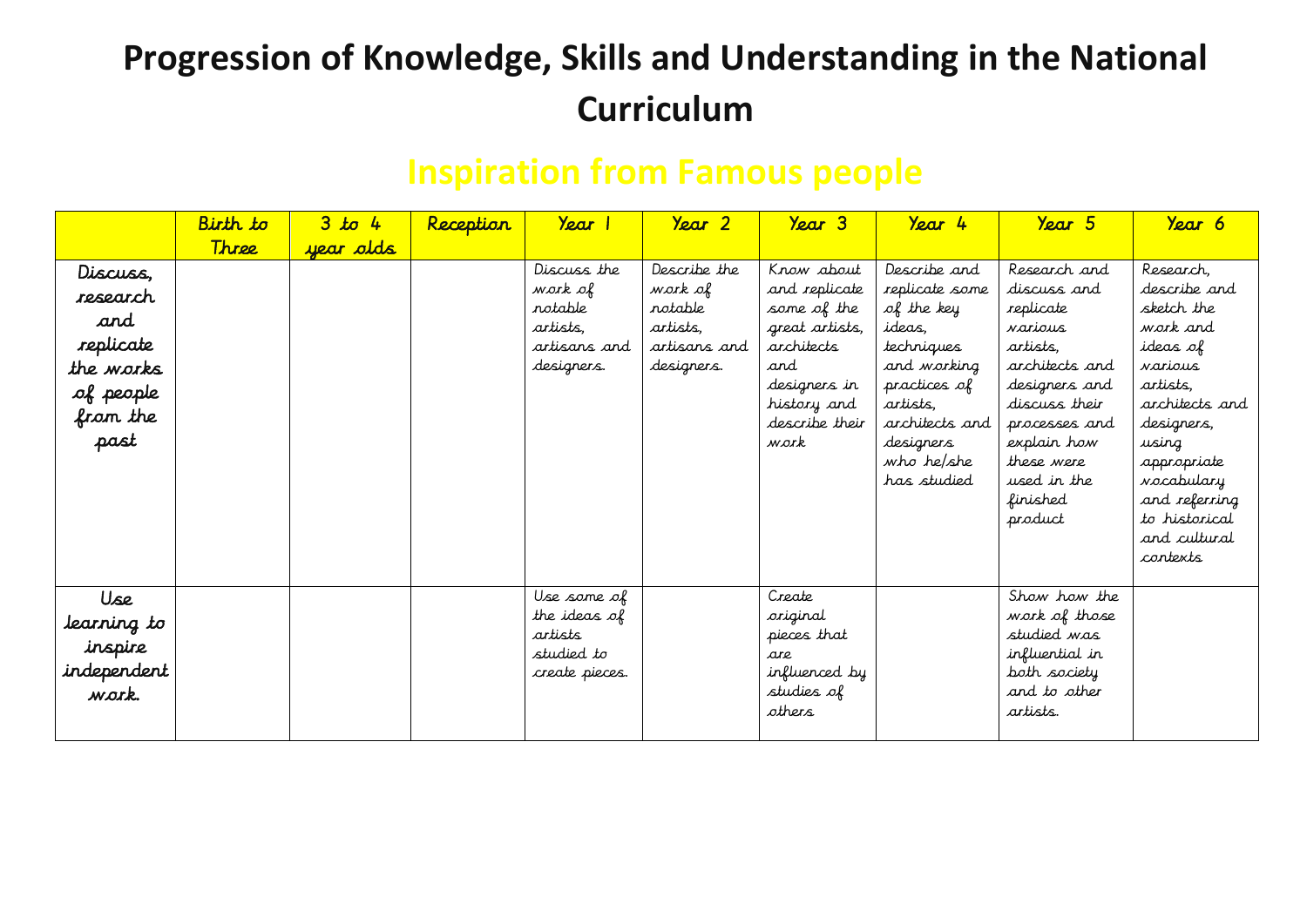## **Design & Technology: Food**

|                          | Birth to                                                                                                             | $3$ to $4$                                                             | Reception                                                                                                                    | Year 1                                                                                           | Year 2                                                                                                                    | $\gamma_{\text{ear}}$ 3                                                                      | Year 4                                                                                                                                                                     | Year 5                                                                                                            | Year 6                                                                                                                                                                                                                                                                                  |
|--------------------------|----------------------------------------------------------------------------------------------------------------------|------------------------------------------------------------------------|------------------------------------------------------------------------------------------------------------------------------|--------------------------------------------------------------------------------------------------|---------------------------------------------------------------------------------------------------------------------------|----------------------------------------------------------------------------------------------|----------------------------------------------------------------------------------------------------------------------------------------------------------------------------|-------------------------------------------------------------------------------------------------------------------|-----------------------------------------------------------------------------------------------------------------------------------------------------------------------------------------------------------------------------------------------------------------------------------------|
|                          | Three                                                                                                                | year olds                                                              |                                                                                                                              |                                                                                                  |                                                                                                                           |                                                                                              |                                                                                                                                                                            |                                                                                                                   |                                                                                                                                                                                                                                                                                         |
| <b>Handling</b><br>Taals | Show<br>control in<br>holding<br>and using<br>tools such<br>as jugs.<br>Show<br>preference<br>лf<br>dominant<br>hand | Uses one<br>handed<br>tools and<br>equipment<br>(e.g. making<br>snips) | Handles<br>simple tools<br>and<br>materials<br>safely with<br>increasing<br>cortrol                                          | Use simple tools<br>(scissors,<br>cutlery) prepare<br>ingredients<br>safely and<br>hygienically. | Use a bridge to<br>cut ingredients<br>safely. Use<br>appropriate to<br>safely and<br>hygienically<br>peel or grate        | Prepare<br>ingredients<br>hygienically<br>using<br>appropriate<br>utensils and<br>techniques | Prepare<br>ingredients<br>hygienically<br>using<br>appropriate<br>utensils,<br>techniques and<br>processes<br>(blending,<br>melting,<br>kreading,<br>whisking,<br>juicing) | Select<br>appropriate<br>ingredients<br>and select<br>and use a<br>wide range of<br>techniques to<br>combine them | Research and<br>select<br>appropriate<br>ingredients<br>and select<br>and use a<br>wide range of<br>techniques to<br>combine them.<br>Understand<br>the importance<br>of correct<br>storage and<br>handling of<br><i>ingredients</i><br>using)<br>knowledge of<br>micro-<br>organisms). |
| Measuring                | Use<br>language<br>relating to<br>size.                                                                              | Begin to use<br>language<br>relating to<br>weight and<br>measure.      | Use everyday<br>language to<br>talk about<br>weight, and<br>begin to<br>measure in<br>ron-<br>standard<br>units e.g.<br>cups | Begin to<br>measure or<br>weigh using<br>measuring cups<br>or electronic<br>scales.              | Measure or<br>weigh<br>accurately<br>using various<br>equipment, such<br>as measuring<br>cups or<br>electronic<br>scales. | Measure<br>ingredients to<br>the nearest<br>gram<br>accurately.                              | Measure<br>ingredients to<br>the nearest<br>gram/ml<br>accurately,<br>using a range<br>of equipment.                                                                       | Measure<br>accurately<br>and calculate<br>ratios of<br>ingredients to<br>scale up or<br>down from a<br>recipe.    | Measure<br>accurately,<br>using both<br>metric and<br>imperial units,<br>and calculate<br>ratios of<br>ingredients to<br>scale up or<br>down from a<br>recipe.                                                                                                                          |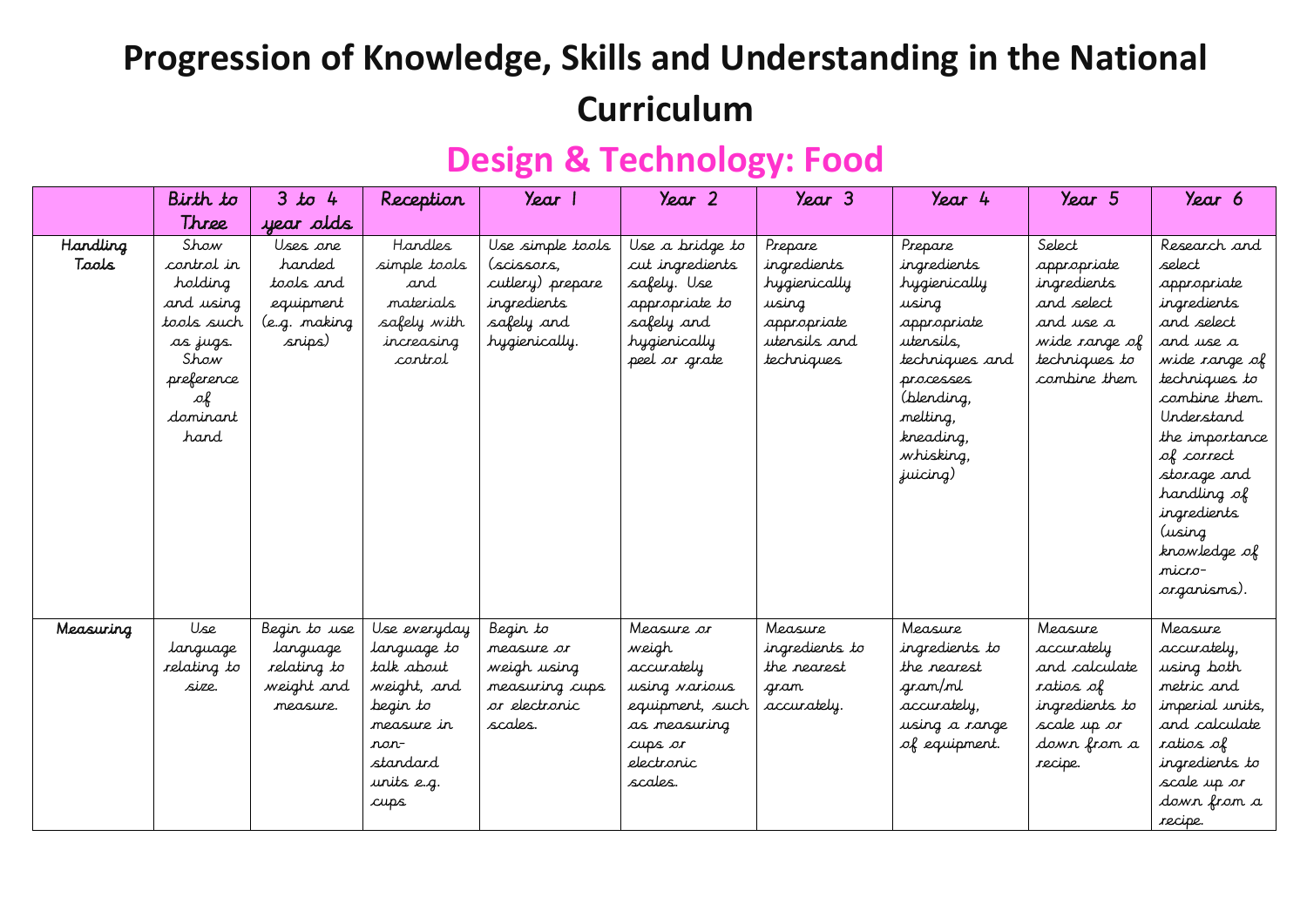| Follow a<br>recipe | Begin to<br>safely use<br>and explore<br>tools when<br>preparing<br>food. | Safely use<br>and explore<br>tools and<br>techniques<br>wher<br>preparing<br>food,<br>beginning to<br>understand<br>the<br>importance<br>of a healthy<br>and<br>palanced<br>diet. | Assemble or<br>cook using a<br>small number of<br>ingredients | Assemble or<br>cook using a<br>larger variety<br>of ingredients | Read and<br>follow a recipe<br>that involves<br>using simple<br>techniques.                                                     | Read and<br>follow a recipe<br>which involves<br>several<br>processes,<br>skills and<br>techniques.           | Demonstrate a<br>range of<br>baking and<br>cooking<br>techniques.                                                       | Demonstrate a<br>range of<br>baking and<br>cooking<br>techniques,<br>applying<br>knowledge of<br>previous<br>skills. |
|--------------------|---------------------------------------------------------------------------|-----------------------------------------------------------------------------------------------------------------------------------------------------------------------------------|---------------------------------------------------------------|-----------------------------------------------------------------|---------------------------------------------------------------------------------------------------------------------------------|---------------------------------------------------------------------------------------------------------------|-------------------------------------------------------------------------------------------------------------------------|----------------------------------------------------------------------------------------------------------------------|
| Create recipes     |                                                                           |                                                                                                                                                                                   |                                                               |                                                                 | Begin to<br>assemble <i>or</i><br>cook ingredients<br>(controlling the<br>temperature of<br>the over or<br>hob, if<br>cooking). | Assemble and<br>cook ingredients<br>(controlling the<br>temperature of<br>the over or<br>hob, if<br>cooking). | Create recipes,<br>including<br>ingredients<br>and methods,<br>and choice of<br>appropriate<br>electrical<br>equipment. | Create and<br>refine recipes,<br>including<br>ingredients,<br>methods,<br>cooking times<br>and<br>temperatures.      |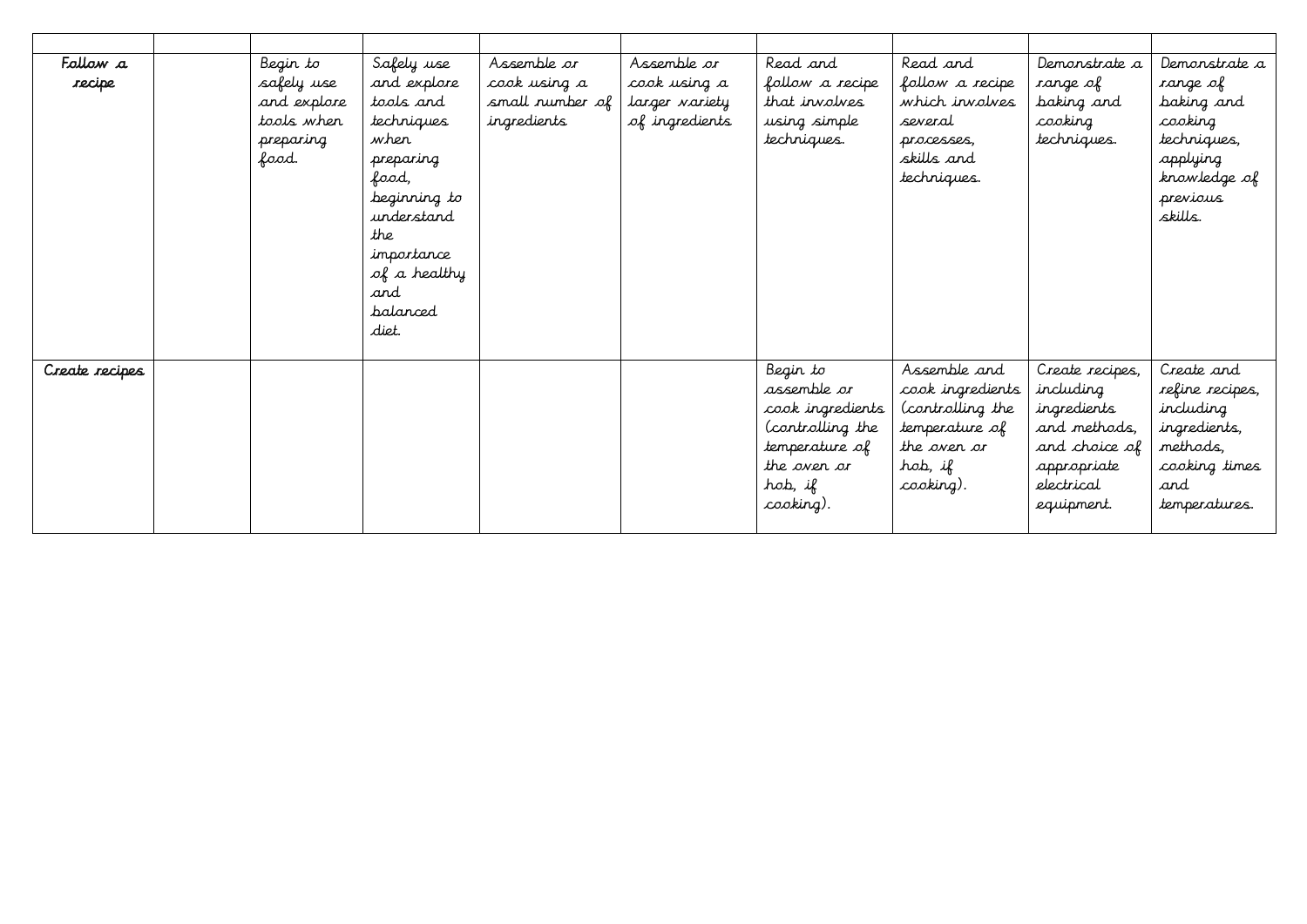#### **Design & Technology: Materials**

|               | Birth to           | $3$ to 4              | Reception                           | Year 1                       | Year 2                 | $\gamma_{\text{ear}}$ 3      | Year 4                     | Year 5                            | Year 6                               |
|---------------|--------------------|-----------------------|-------------------------------------|------------------------------|------------------------|------------------------------|----------------------------|-----------------------------------|--------------------------------------|
|               | Three              | year                  |                                     |                              |                        |                              |                            |                                   |                                      |
|               |                    | alds                  |                                     |                              |                        |                              |                            |                                   |                                      |
| Control and   | Begin to           | Begin to              | Show some                           | Cut                          | Cut                    | Cut materials                | Cut materials              | Cut materials                     | Cut materials                        |
| accuracy when | show<br>control in | show some             | control and                         | materials                    | materials              | safely by                    | accurately and             | with more                         | with precision                       |
| cutting       | larger             | cartral in<br>smaller | $\mathcal{L}\sigma$ -<br>ordination | safely using<br>simple tools | safely<br>using tools  | selecting<br>appropriate     | safely by<br>selecting     | accuracy and<br>refine the finish | and refine the<br>finish with        |
|               | movements.         | movements.            | in small                            | with                         | provided               | tools from a                 | appropriate                | with a giver                      | appropriate tools                    |
|               | such as            | such as               | movements.                          | support e.g.                 | e.g. fabric            | choice.                      | tools from a               | tool (such as                     | (such as                             |
|               | stirring.          | sprinkling.           |                                     | children's                   | scissors               |                              | range of                   | sanding wood                      | sanding wood                         |
|               |                    |                       |                                     | scissors                     |                        |                              | options.                   | after cutting).                   | after cutting or a                   |
|               |                    |                       |                                     |                              |                        |                              |                            |                                   | more precise                         |
|               |                    |                       |                                     |                              |                        |                              |                            |                                   | scissor cut after<br>roughly cutting |
|               |                    |                       |                                     |                              |                        |                              |                            |                                   | out a shape).                        |
|               |                    |                       |                                     |                              |                        |                              |                            |                                   |                                      |
| Measure with  |                    |                       | Draw                                | Measure                      | Measure                | With support,                | Measure and                | Begin to show                     | Show an                              |
| accuracy      |                    |                       | around a                            | and mark                     | and mark               | measure and                  | mark out to                | an.                               | understanding of                     |
|               |                    |                       | template<br>with some               | out using a                  | out to the             | mark out to                  | the nearest<br>millimetre. | understanding                     | the qualities of<br>materials to     |
|               |                    |                       | accuracy.                           | template.                    | rearest<br>centimetre. | the rearest<br>centimetre or |                            | of the qualities<br>of materials, | choose                               |
|               |                    |                       |                                     |                              |                        | millimetre.                  |                            | and choose                        | appropriate tools                    |
|               |                    |                       |                                     |                              |                        |                              |                            | appropriate tools                 | to cut and shape                     |
|               |                    |                       |                                     |                              |                        |                              |                            | to cut and                        | (such as the                         |
|               |                    |                       |                                     |                              |                        |                              |                            | shape from a                      | nature of fabric                     |
|               |                    |                       |                                     |                              |                        |                              |                            | giver choice                      | may require                          |
|               |                    |                       |                                     |                              |                        |                              |                            | (such as the<br>nature of fabric  | sharper scissors<br>than would be    |
|               |                    |                       |                                     |                              |                        |                              |                            | may require                       | used to cut                          |
|               |                    |                       |                                     |                              |                        |                              |                            | sharper scissors                  | paper).                              |
|               |                    |                       |                                     |                              |                        |                              |                            | than would be                     |                                      |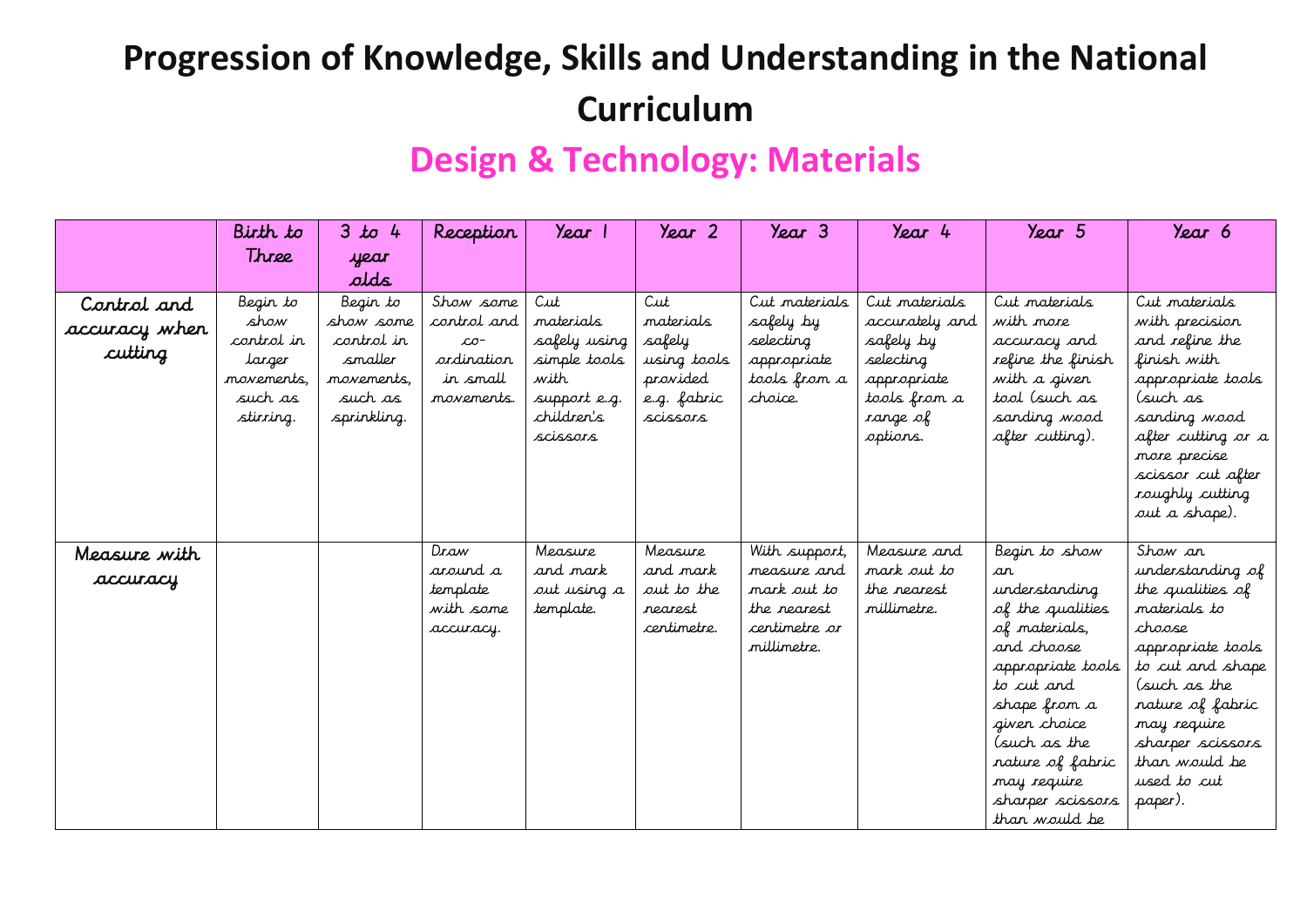|                                      |                                                                 |                                                                          |                                                                                                                                                 |                                                                                                                                     |                                                                                                                                                                                      |                                                                                                                                                                    | used to cut<br>paper).                                                                                                     |                                                                                                                     |
|--------------------------------------|-----------------------------------------------------------------|--------------------------------------------------------------------------|-------------------------------------------------------------------------------------------------------------------------------------------------|-------------------------------------------------------------------------------------------------------------------------------------|--------------------------------------------------------------------------------------------------------------------------------------------------------------------------------------|--------------------------------------------------------------------------------------------------------------------------------------------------------------------|----------------------------------------------------------------------------------------------------------------------------|---------------------------------------------------------------------------------------------------------------------|
| Cutting and<br>shaping<br>techniques | Demonstrate<br>same<br>gross-<br>notor<br>techniques.           | Demonstrate<br>some fine-<br>notor<br>techniques.                        | Demonstrate<br>same<br>cutting and<br>shaping<br>techniques<br>(such as<br>tearing,<br>cutting<br>simple<br>shapes,<br>folding and<br>curling). | Demonstrate<br>a range of<br>cutting and<br>shaping<br>techniques<br>(such as<br>tearing,<br>cutting,<br>folding and<br>curling).   | Begin to<br>apply<br>appropriate<br>cutting and<br>shaping<br>techniques<br>that include<br>cuts within<br>the perimeter<br>of the<br>material<br>(such as<br>slots or cut<br>outs). | Apply<br>appropriate<br>cutting and<br>shaping<br>techniques<br>that include<br>cuts within<br>the perimeter<br>of the material<br>(such as slots<br>or cut outs). |                                                                                                                            |                                                                                                                     |
| Joining<br>techniques                | Join<br>materials<br>together<br>using glue<br>with<br>support. | Join<br>materials<br>together<br>using<br>different<br>types of<br>glue. | Begin to<br>demonstrate<br>a range of<br>joining<br>techniques<br>(such as a<br>range of<br>glue types<br>appropriate<br>to the task).          | Demonstrate<br>a range of<br>joining<br>techniques<br>(such as<br>gluing,<br>hinges or<br>combining<br>materials to<br>strengthen). | Begin to<br>select<br>appropriate<br>joining<br>techniques<br>from a<br>choice of<br>three.                                                                                          | Select from a<br>range of<br>appropriate<br>joining<br>techniques for<br>a task                                                                                    | With support,<br>make careful<br>and precise<br><i>measurements</i><br>so that joins<br>are in exactly<br>the right place. | With support,<br>make careful and<br>precise<br>measurements so<br>that joins are in<br>exactly the right<br>place. |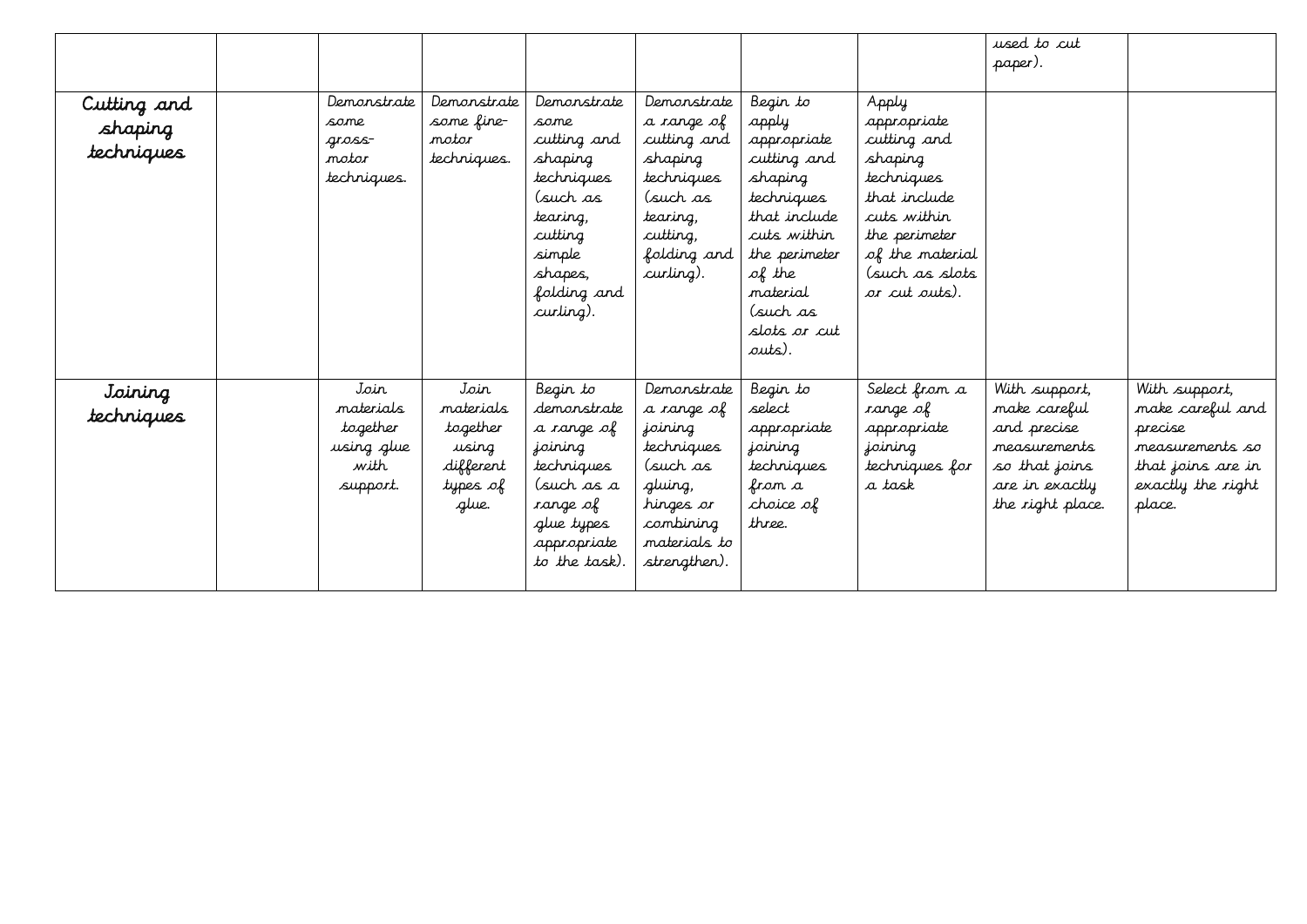## **Design & Technology: Textiles**

|                  | Birth         | $3$ to 4                                                                                  | Reception                                                 | Year 1                                                                                                                                | $\gamma_{\text{ear}}$ 2                                                                                                                                   | Year <sub>3</sub> | Year 4                                                                                                                | Year 5 | Year 6                                                                                                                                                                                      |
|------------------|---------------|-------------------------------------------------------------------------------------------|-----------------------------------------------------------|---------------------------------------------------------------------------------------------------------------------------------------|-----------------------------------------------------------------------------------------------------------------------------------------------------------|-------------------|-----------------------------------------------------------------------------------------------------------------------|--------|---------------------------------------------------------------------------------------------------------------------------------------------------------------------------------------------|
|                  | $\mathcal{L}$ | year olds                                                                                 |                                                           |                                                                                                                                       |                                                                                                                                                           |                   |                                                                                                                       |        |                                                                                                                                                                                             |
|                  | Three         |                                                                                           |                                                           |                                                                                                                                       |                                                                                                                                                           |                   |                                                                                                                       |        |                                                                                                                                                                                             |
| Shaping textiles |               |                                                                                           |                                                           | Shape<br>textiles<br>using<br>simple<br>templates.                                                                                    | Shape<br>textiles<br>using a<br>range of<br>templates.                                                                                                    |                   | Understand the<br>need for a<br>seam<br>allowance.                                                                    |        | Create <i>narious</i><br>objects that<br>employ a seam<br>allowance.                                                                                                                        |
| Using stitches   |               |                                                                                           |                                                           | Join simple<br>materials<br>using a<br>straight<br>running<br>stitch (holes<br>can already<br>be given).                              | Joir a<br>range of<br>textiles<br>using<br>running<br>stitches.                                                                                           |                   | Join textiles<br>with two types<br>of stitching.                                                                      |        | Join textiles with<br>a combination of<br>stitching<br>techniques (such<br>as back stitch<br>for seams and<br>running stitch to<br>attach<br>decoration).                                   |
| Decorate items   |               | Begin to<br>decorate<br>textiles using<br>equipment<br>appropriately,<br>with<br>support. | Decorate<br>textiles using<br>equipment<br>appropriately. | Colour and<br>decorate<br>textiles<br>using<br>simple<br>techniques<br>(adding<br>sequins<br>with glue<br>or printing<br>with paint). | Colour and<br>decorate<br>textiles<br>using a<br>rumber of<br>techniques<br>(such as<br>dyeing,<br>adding<br>sequins<br>with hot<br>glue or<br>printing). |                   | Select the most<br>appropriate<br><i>techniques</i><br>from a wide<br>range of<br>options to<br>decorate<br>textiles. |        | Use the qualities<br>of materials to<br>create suitable<br>visual and tactile<br>effects in the<br>decoration of<br>textiles (such as<br>a soft decoration<br>for comfort on a<br>cushion). |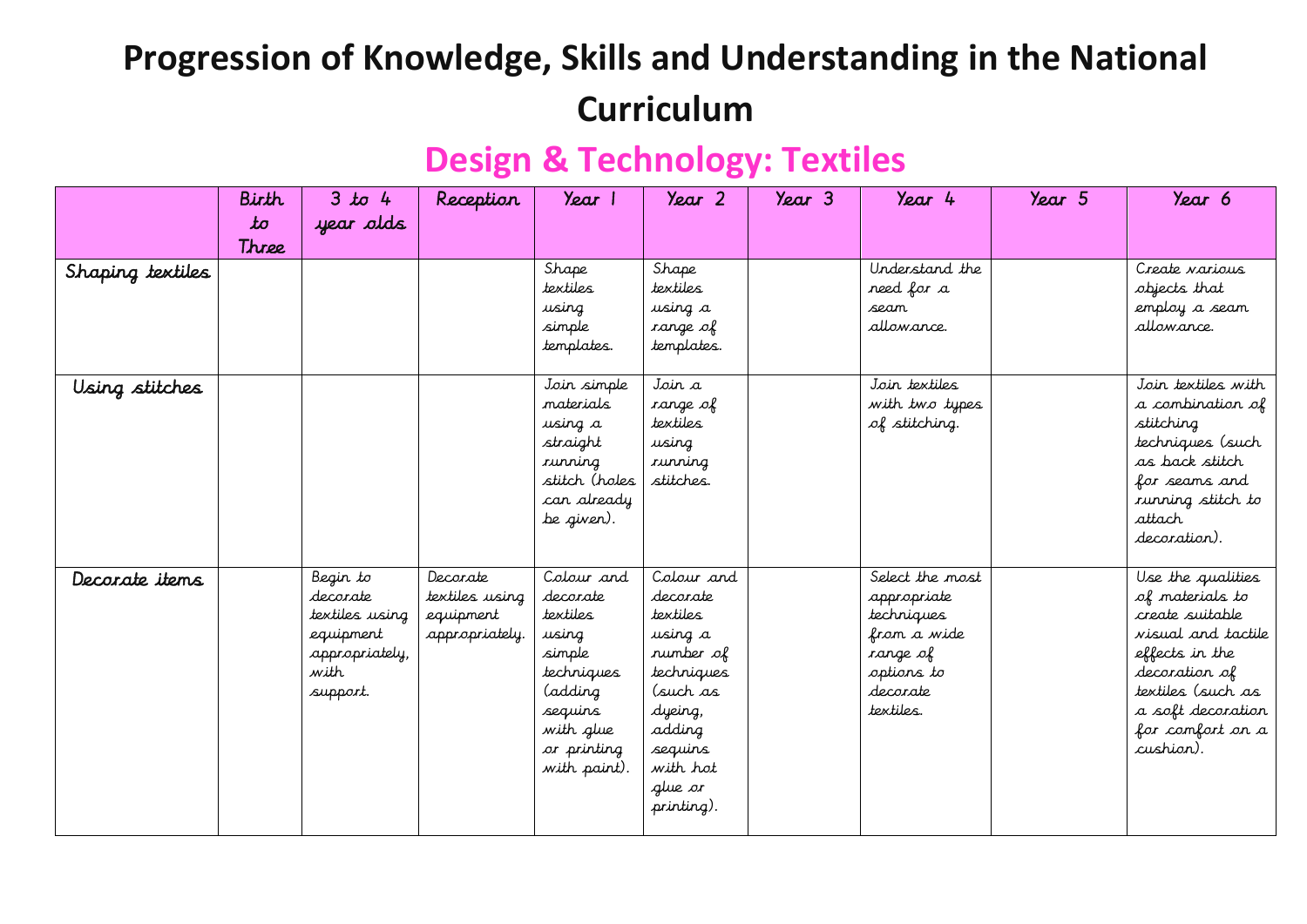|                 | Birth | 3 to 4 | Reception | Year 1 | Year 2    | Year 3 | Year 4        | Year 5 | Year 6             |
|-----------------|-------|--------|-----------|--------|-----------|--------|---------------|--------|--------------------|
|                 | to    | year   |           |        |           |        |               |        |                    |
|                 | Three | alds   |           |        |           |        |               |        |                    |
| Use electronics |       |        |           |        | Diagrose  |        | Create series |        | Create circuits    |
| and circuits    |       |        |           |        | faults in |        | and parallel  |        | using electronics  |
|                 |       |        |           |        | battery   |        | circuits      |        | kits that employ a |
|                 |       |        |           |        | operated  |        |               |        | rumber of          |
|                 |       |        |           |        | devices   |        |               |        | components (such   |
|                 |       |        |           |        | (such as  |        |               |        | as LEDs,           |
|                 |       |        |           |        | tow       |        |               |        | resistors,         |
|                 |       |        |           |        | battery,  |        |               |        | transistors and    |
|                 |       |        |           |        | water     |        |               |        | chips).            |
|                 |       |        |           |        | damage or |        |               |        |                    |
|                 |       |        |           |        | battery   |        |               |        |                    |
|                 |       |        |           |        | terminal  |        |               |        |                    |
|                 |       |        |           |        | damage).  |        |               |        |                    |
|                 |       |        |           |        |           |        |               |        |                    |

## **Design & Technology: Electronic Skills**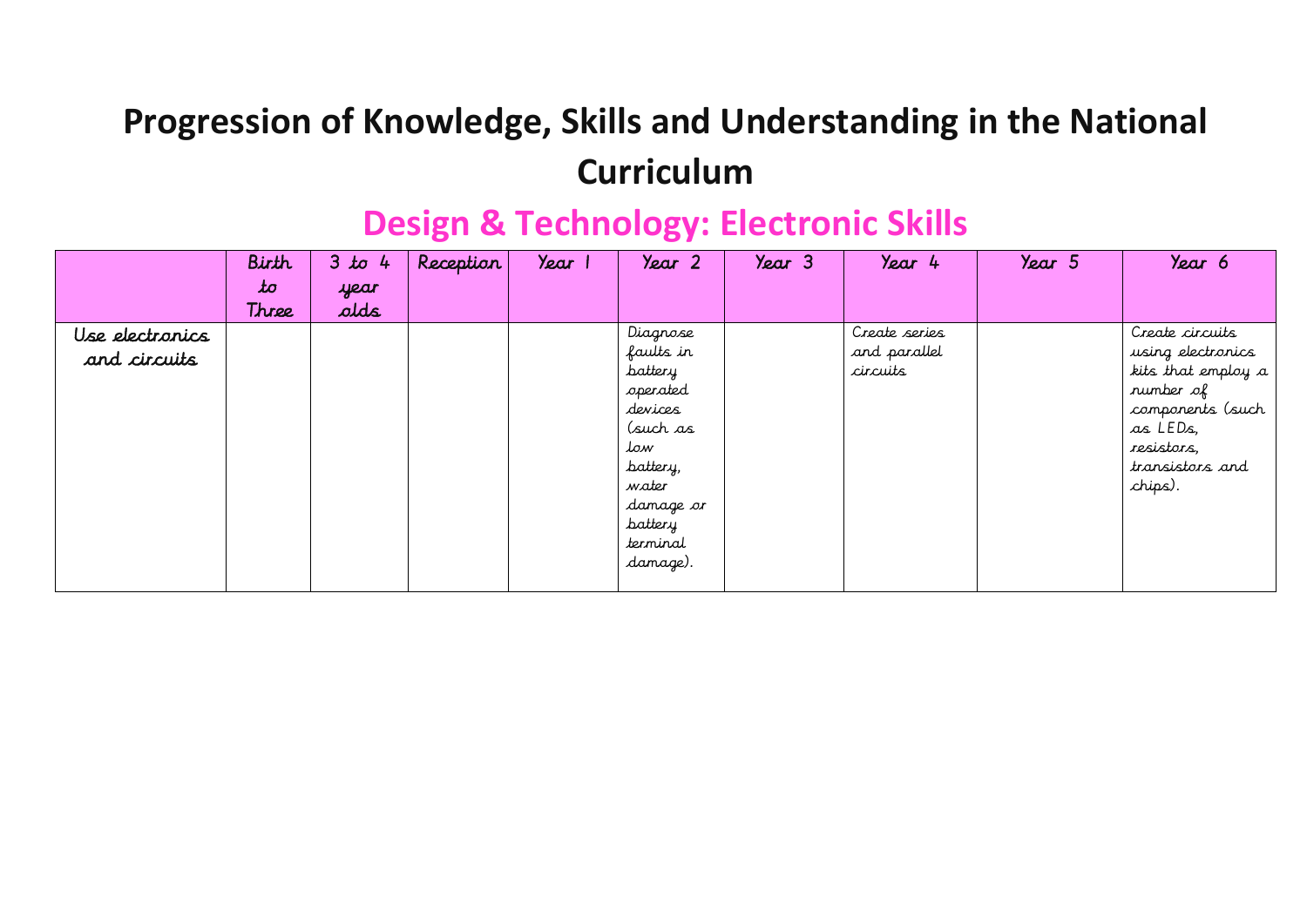## **Design & Technology: Computing Skills**

|                                         | Birth | $3 \text{ to}$<br>$\frac{1}{2}$ | Reception | Year                                         | Year 2                                | Year 3                                                                                        | Year 4                                                                           | Year 5                                                        | Year 6                                                                                                     |
|-----------------------------------------|-------|---------------------------------|-----------|----------------------------------------------|---------------------------------------|-----------------------------------------------------------------------------------------------|----------------------------------------------------------------------------------|---------------------------------------------------------------|------------------------------------------------------------------------------------------------------------|
|                                         | to    | year                            |           |                                              |                                       |                                                                                               |                                                                                  |                                                               |                                                                                                            |
|                                         | Three | alds                            |           |                                              |                                       |                                                                                               |                                                                                  |                                                               |                                                                                                            |
| Use camputing<br>to design a<br>product |       |                                 |           | Model<br>designs<br>using simple<br>software | Model<br>designs<br>using<br>software | Control and<br>maritar<br>models using<br>simple<br>software<br>designed for<br>this purpose. | Cartral and<br>maritar madels<br>using software<br>designed for<br>this purpose. | Write code to<br>cartral and<br>maritar madels<br>or products | Write code and<br>apply<br>understanding of<br>software to<br>control and<br>monitor models<br>or products |

**Progression of Knowledge, Skills and Understanding in the National Curriculum** 

## **Design & Technology: Construction Skills**

|           | Birth        | 3 to 4 | Reception | Year         | Year 2       | $\gamma_{\text{ear}}$ 3 | Year 4 | Year 5            | Year 6 |
|-----------|--------------|--------|-----------|--------------|--------------|-------------------------|--------|-------------------|--------|
|           | to           | year   |           |              |              |                         |        |                   |        |
|           | <b>Three</b> | alds   |           |              |              |                         |        |                   |        |
| Construct |              |        |           | Use          | Use          | Chaose                  |        | Develop practical |        |
| products  |              |        |           | materials to | materials to | suitable                |        | skills to create  |        |
|           |              |        |           | practise     | practise     | techniques to           |        | products (such    |        |
|           |              |        |           | screwing     | drilling,    | construct               |        | as cutting,       |        |
|           |              |        |           | and glue to  | screwing,    | and                     |        | drilling and      |        |
|           |              |        |           | make         | gluing and   | strengthen              |        | screwing,         |        |
|           |              |        |           |              | railing      | products.               |        | nailing, gluing,  |        |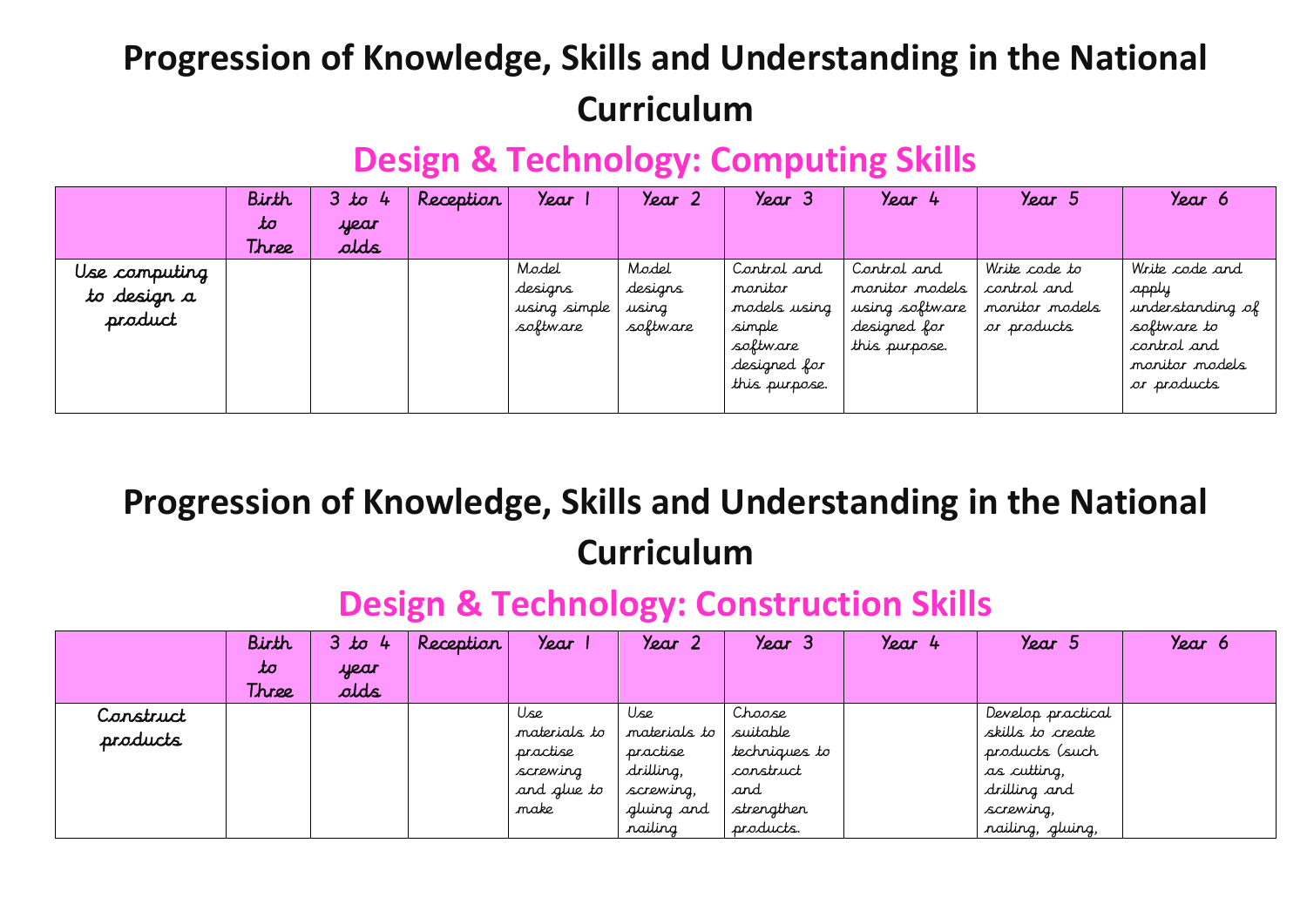|  | products<br>stronger. | materials to<br>make and<br>strengthen<br>products. | filling and<br>I sanding). |  |
|--|-----------------------|-----------------------------------------------------|----------------------------|--|
|  |                       |                                                     |                            |  |

## **Design & Technology: Mechanical Skills**

|            | Birth | 3 to 4 | Reception | Year        | Year 2       | Year 3        | Year 4           | Year 5            | Year 6            |
|------------|-------|--------|-----------|-------------|--------------|---------------|------------------|-------------------|-------------------|
|            | to    | year   |           |             |              |               |                  |                   |                   |
|            | Three | alds   |           |             |              |               |                  |                   |                   |
| Create     |       |        | Observe   | Create      | Create       | Begin to use  | Use scientific   | Explore a range   | Use complex       |
| mechanical |       |        | how toys  | products    | products     | scientific    | knowledge of     | of mechanical     | mechanical        |
|            |       |        | move.     | using axles | using        | knowledge of  | the transference | systems for       | systems both in   |
| products   |       |        |           | and wheels. | levers,      | the           | of forces to     | designing and     | designing and     |
|            |       |        |           |             | sliders,     | transference  | chaose           | making that       | making, including |
|            |       |        |           |             | wheels and   | of forces to  | appropriate      | include           | converting rotary |
|            |       |        |           |             | winding      | chaose        | mechanisms       | converting rotary | motion to linear  |
|            |       |        |           |             | mechanisms l | appropriate   | for a product    | motion to linear  | using cams.       |
|            |       |        |           |             |              | mechanisms    | (such as         | using cams.       |                   |
|            |       |        |           |             |              | for a product | levers, winding  |                   |                   |
|            |       |        |           |             |              | (such as      | mechanisms,      |                   |                   |
|            |       |        |           |             |              | levers and    | pulleys and      |                   |                   |
|            |       |        |           |             |              | winding       | .gears).         |                   |                   |
|            |       |        |           |             |              | mechanisms).  |                  |                   |                   |
|            |       |        |           |             |              |               |                  |                   |                   |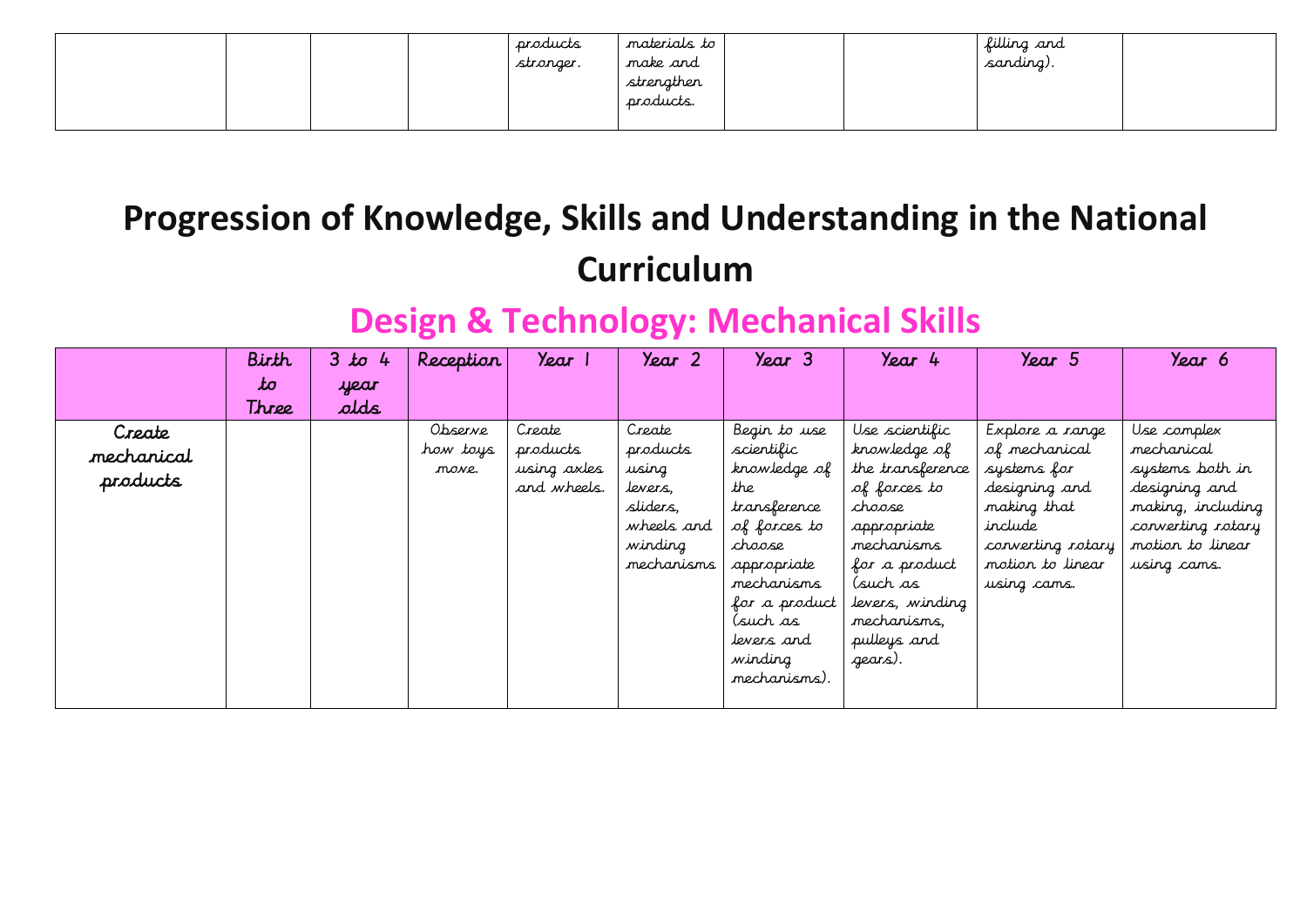#### **Design & Technology: Design, Make, Evaluate and Improve**

|                 | Birth                  | $3$ to 4     | Reception                                                                                                       | Year 1                                                                                        | Year <sub>2</sub>                                                                    | Year 3                                                                                                             | Year 4                                                                                                            | Year 5                                                                                                            | Year 6                                                                                                                         |
|-----------------|------------------------|--------------|-----------------------------------------------------------------------------------------------------------------|-----------------------------------------------------------------------------------------------|--------------------------------------------------------------------------------------|--------------------------------------------------------------------------------------------------------------------|-------------------------------------------------------------------------------------------------------------------|-------------------------------------------------------------------------------------------------------------------|--------------------------------------------------------------------------------------------------------------------------------|
|                 | $\mathcal{L}$<br>Three | year<br>sbla |                                                                                                                 |                                                                                               |                                                                                      |                                                                                                                    |                                                                                                                   |                                                                                                                   |                                                                                                                                |
| Design products |                        |              | Discuss<br>what they<br>want an<br>sutcome to<br>look like<br>e.g.<br>selecting a<br>topping<br>for a<br>pizza. | Begin to<br>design<br>products<br>that have a<br>clear<br>purpose and<br>ar intended<br>user. | Design<br>products<br>that have a<br>clear<br>purpose<br>and an<br>intended<br>user. | Design with<br>purpose by<br>beginning to<br>identify a<br>user.                                                   | Design with<br>purpose by<br>identifying<br>opportunities to<br>design.                                           | Design with the<br>user in mind,<br>and be given the<br>service the<br>product will<br>offer.                     | Design with the<br>user in mind,<br>motivated by the<br>service a product<br>will offer (rather<br>than simply for<br>profit). |
| Make products   |                        |              | Make<br>products<br>with<br>support.                                                                            | Make<br>products,<br>and begin<br>to refine the<br>design as<br>work<br>progresses.           | Make<br>products,<br>refining the<br>design as<br>work<br>progresses.                | Make<br>products by<br>beginning to<br>work<br>efficiently<br>(such as by<br>carefully<br>selecting<br>materials). | Confidently<br>make products<br>by working<br>efficiently<br>(such as by<br>carefully<br>selecting<br>materials). | Begin to make<br>products through<br>stages of<br>prototypes,<br>making continual<br>refinements with<br>support. | Make products<br>through stages of<br>prototypes,<br>making continual<br>refinements.                                          |
| Refine work     |                        |              |                                                                                                                 |                                                                                               |                                                                                      | Refine work<br>and<br>techniques as<br>wark<br>progresses.                                                         | Refine work<br>and techniques<br>as work<br>progresses,<br>continually<br>evaluating the<br>product design.       | Begin to<br>consider the<br>finish of a<br>product, using<br>art skills where<br>appropriate.                     | Ensure products<br>have a high<br>quality finish,<br>using art skills<br>where appropriate.                                    |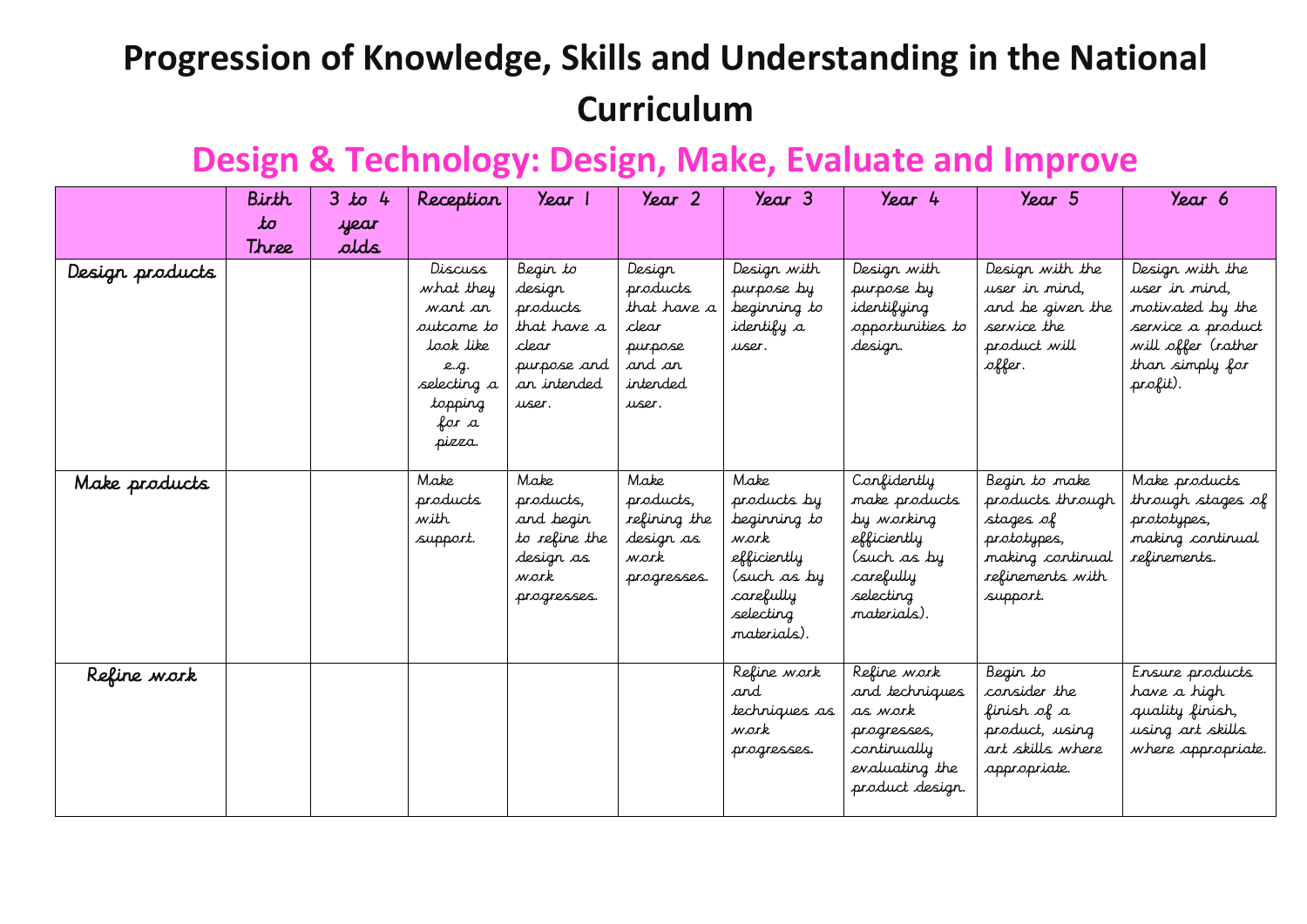| Use software |  | Begin to use | Use a       | Begin to use | Use a bigger | Use prototypes   | Use prototypes.    |
|--------------|--|--------------|-------------|--------------|--------------|------------------|--------------------|
|              |  | simple       | range of    | simple       | range of     | and computer     | cross-sectional    |
|              |  | soltware to  | software to | soltware to  | software to  | aided designs to | diagrams and       |
|              |  | design.      | design.     | design and   | design and   | represent        | computer aided     |
|              |  |              |             | represent    | represent    | designs.         | designs to         |
|              |  |              |             | product      | product      |                  | represent designs. |
|              |  |              |             | designs.     | designs.     |                  |                    |
|              |  |              |             |              |              |                  |                    |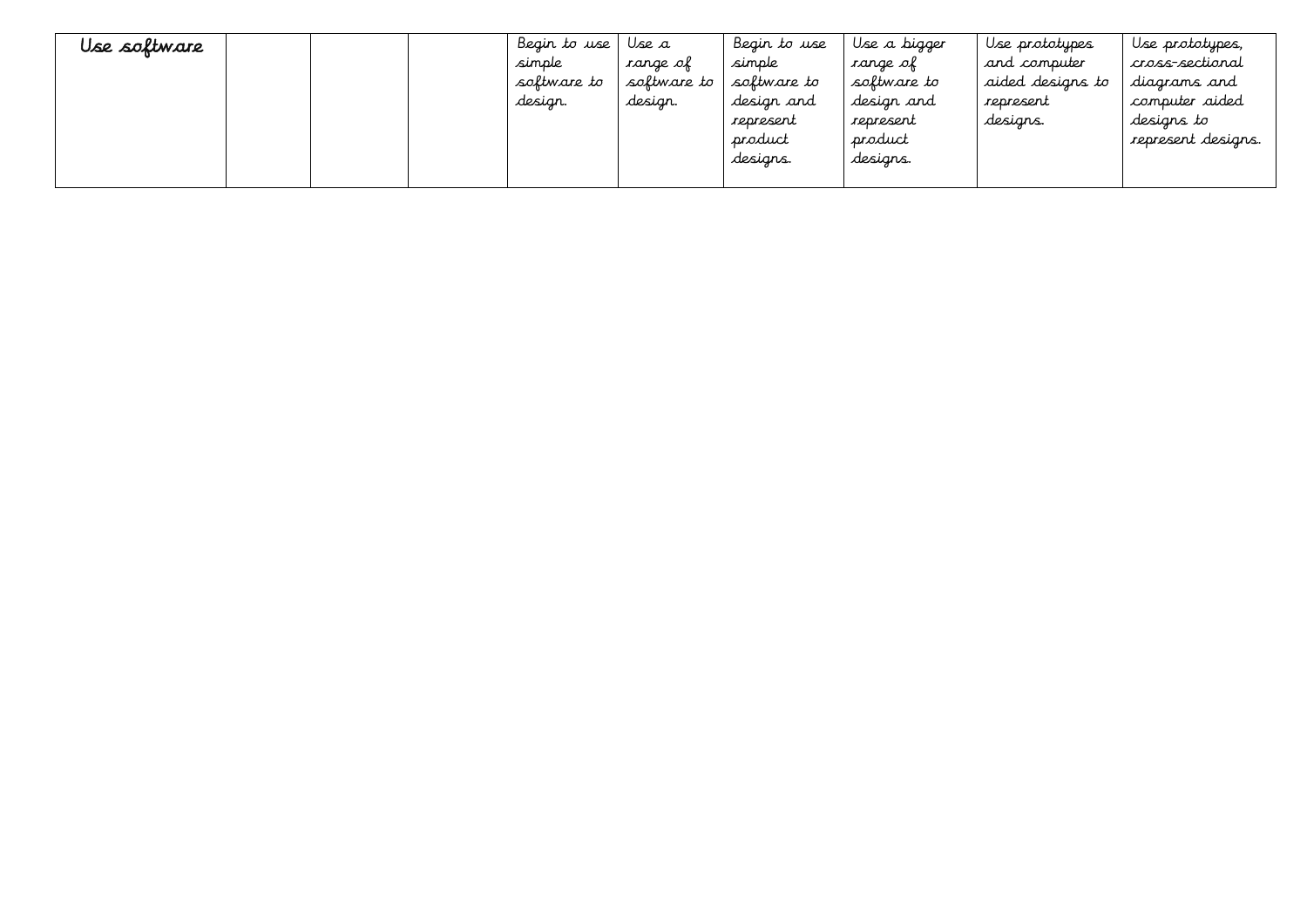#### **Design & Technology: Take inspiration from design throughout history**

|                                                     | Birth<br>to | 3 to 4                            | Reception                                                                | Year 1                                                                         | Year 2                                                                                       | Year 3                                                                                                                    | Year 4                                                                                                                                                                           | Year 5                                                                                                           | Year 6                                                                                                                                                    |
|-----------------------------------------------------|-------------|-----------------------------------|--------------------------------------------------------------------------|--------------------------------------------------------------------------------|----------------------------------------------------------------------------------------------|---------------------------------------------------------------------------------------------------------------------------|----------------------------------------------------------------------------------------------------------------------------------------------------------------------------------|------------------------------------------------------------------------------------------------------------------|-----------------------------------------------------------------------------------------------------------------------------------------------------------|
|                                                     | Three       | year<br>alds.                     |                                                                          |                                                                                |                                                                                              |                                                                                                                           |                                                                                                                                                                                  |                                                                                                                  |                                                                                                                                                           |
| Explore objects<br>and designers                    |             |                                   |                                                                          | Explore<br>objects to<br>identify likes.<br>and dislikes<br>of the<br>designs. | Explore<br>objects and<br>designs to<br>identify likes<br>and dislikes<br>of the<br>designs. | I dentify some<br>of the great<br>designers in<br>all of the<br>areas of<br>study to<br>generate<br>ideas for<br>designs. | I dentify some<br>of the great<br>designers in<br>all of the<br>areas of study<br>including)<br>pioneers in<br>horticultural<br>techniques) to<br>generate ideas<br>for designs. | Combine some<br>elements of<br>design from a<br>range of<br>inspirational<br>designers<br>throughout<br>history. | Confidently<br>combine elements<br>of design from a<br>range of<br>inspirational<br>designers<br>throughout<br>history, giving<br>reasons for<br>choices. |
| Discuss a<br>product and<br>suggest<br>improvements |             | Discuss<br>likes and<br>dislikes. | Discuss<br>likes and<br>dislikes.<br>similarities<br>and<br>differences. | Suggest<br>improvements<br>to existing<br>designs,<br>with<br>support.         | Suggest<br>improvements<br>to existing<br>designs.                                           | Improve<br>upon existing<br>designs,<br>giving<br>reasons for<br>choices.                                                 | Improve upon<br>a range of<br>existing<br>designs, giving<br>reasons for<br>choices.                                                                                             | Begin to create<br>irnovative<br>designs that<br>improve upor<br>existing<br>products.                           | Create innovative<br>designs that<br>improve upon<br>existing products.                                                                                   |
| Consider how a<br>product has<br>been made          |             |                                   | Discuss<br>the process<br>of making<br>a product.                        | Begin to<br>consider<br>how<br>products<br>have been<br>created                | Explore how<br>products<br>have been<br>created                                              | Disassemble<br>simple<br>products to<br>understand<br>how they<br>work.                                                   | Disassemble<br>products to<br>understand<br>how they<br>work.                                                                                                                    | Evaluate the<br>design of<br>products, and<br>begin to suggest<br>improvements to<br>the user<br>experience.     | Evaluate the<br>design of<br>products so as<br>to suggest<br>improvements to<br>the user<br>experience.                                                   |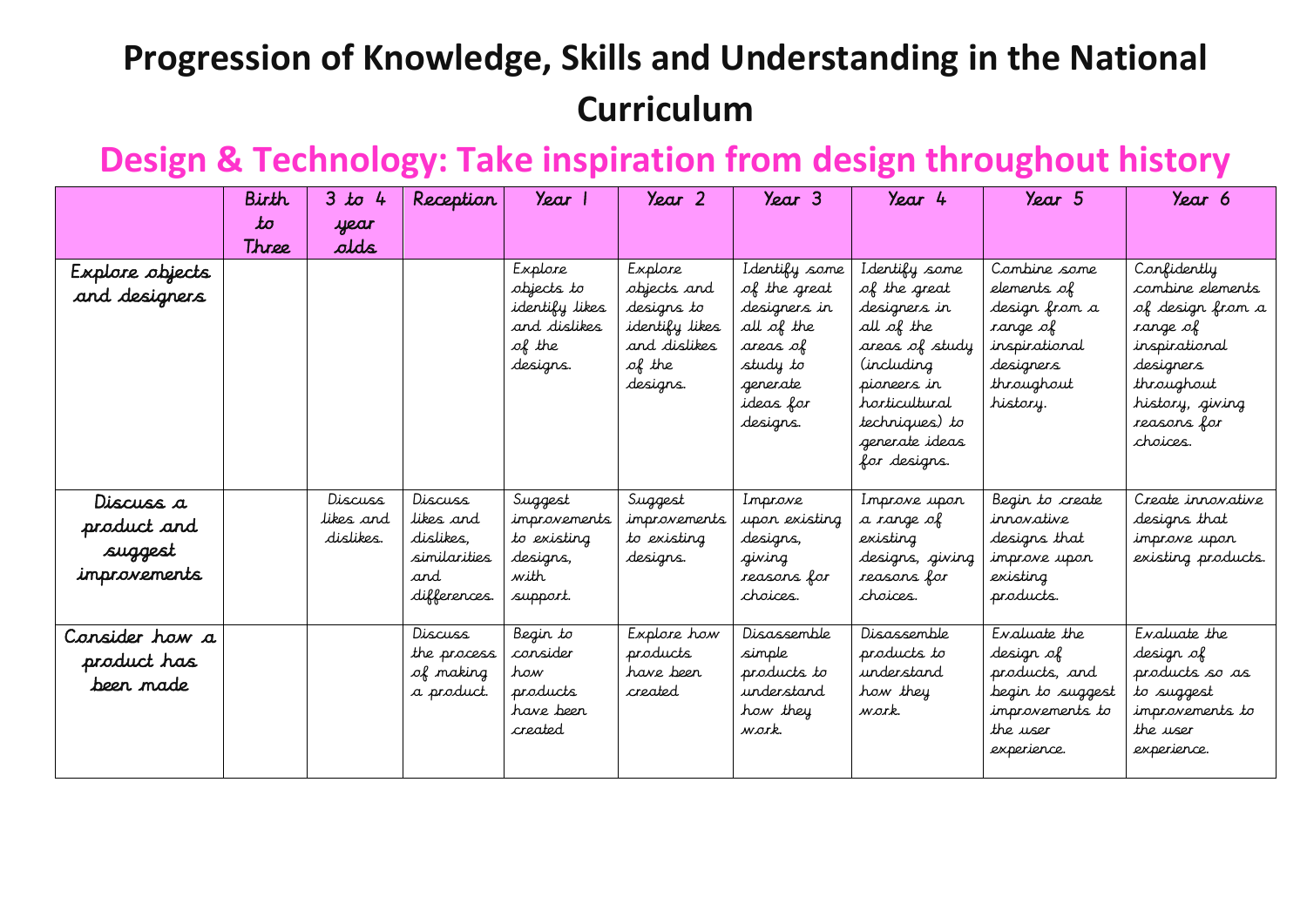### **Characteristics of Effective Art and Design Teaching**

#### **What would I see in a unit of Art and Design? What would I see in a Lesson?**

| Recap at the beginning of the lesson to    | Developing art and design skills through | Asking and answering art based           |
|--------------------------------------------|------------------------------------------|------------------------------------------|
| teach children how this unit links to      | teaching in a sequence of lessons.       | questions. Children are given the        |
| their previous learning and how the        | Relating back to previous years' work    | opportunity to share their ideas and     |
| art/design based skills feed into the      | and skill acquisition where applicable.  | opinions about art/artist and develop    |
| history/geography/science theme they are   |                                          | their own ideas around what they like    |
| <i>covering</i>                            |                                          | or do not like about a certain artist or |
|                                            |                                          | designers work.                          |
| Language rich: using and developing        | 5 minute recap at the beginning          | Children evaluating their work and given |
| art/design language and terminology.       | of each lesson to encourage              | opportunity to modify and refine ideas.  |
|                                            | retention of key knowledge and           | Where possible children able to share    |
|                                            |                                          | work with peers (gallery wall, gallery   |
|                                            | <i>vocabulary.</i>                       | walk around class 5 minutes at the end   |
|                                            |                                          | of lesson)                               |
| Use of artists and designers where         | Model art/design skill and have          | Development of knowledge, skills and     |
| appropriate for inspiration and to         | examples for the children to see the     | understanding in line with the National  |
| provide a historical and cultural context. | stages of making and an idea of a        | Curriculum.                              |
|                                            | final outcome                            |                                          |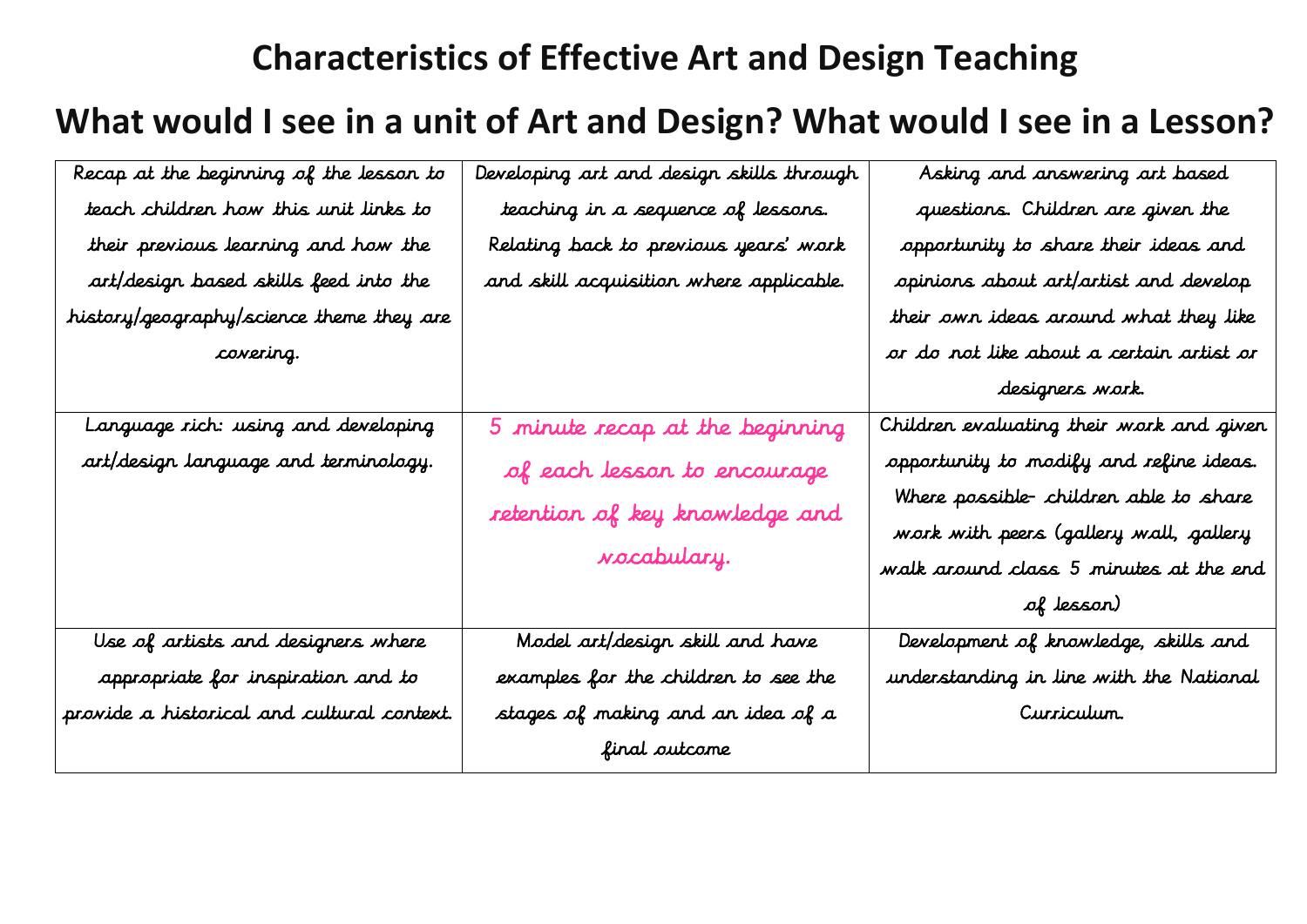

#### Finlay Community School Reception- Art knowledge organiser

#### **Overview**

Art and Design

-In Art and Design, we learn to be creative, using our imaginations to show feelings and ideas.

-Art can be anything that we can sense: things we can see, hear, feel, smell, or taste.

-Designing is about thinking up ideas to solve problems and to get the result that we want.

In EYFS, early Art and Design is found in the 'Expressive Arts and Design' learning area.

Scribble





#### **Exploring and Using Media and Materials**

| Texture is how something feels to touch.<br>We can use adjectives to describe different textures:<br>Textures<br>Sub-Area Exploring<br>Bumpy - Lego<br>Rough - Sandpaper<br>Hard - Wall<br>and Using Media and<br>Fuzzy - Teddy Bear Smooth - Plastic Soft - Pillow<br>Materials<br>Lumpy - Bean Bag Prickly - Thorns<br>Shiny - Car<br>Different textures are useful for different products.<br>Using Tools<br>different jobs. Examples of art tools are:<br>Sub-Area: Exploring | <b><i>COSMULT</i></b><br>GIEEN<br>就肥<br>Pos | Mixing Colours<br>Sub-Area: Exploring<br>and Using Media and<br>Materials | Colours can be mixed tagether to make other colours.<br>-The three primary colours are blue, red and<br>Blue - SixDow = Green - Nation + Red = Orange<br>Red + Blue = Purple Black + WWWe = Grey<br><b>Wild's - Red - Pink Red + Green = Brown</b> |
|-----------------------------------------------------------------------------------------------------------------------------------------------------------------------------------------------------------------------------------------------------------------------------------------------------------------------------------------------------------------------------------------------------------------------------------------------------------------------------------|---------------------------------------------|---------------------------------------------------------------------------|----------------------------------------------------------------------------------------------------------------------------------------------------------------------------------------------------------------------------------------------------|
|                                                                                                                                                                                                                                                                                                                                                                                                                                                                                   | ELICK                                       |                                                                           | -Adding more or less of colours makes different shades.                                                                                                                                                                                            |
| Materials<br>Hole Punch Stapler Glue-Stick Eraser                                                                                                                                                                                                                                                                                                                                                                                                                                 |                                             | and Using Media and                                                       | Tools are objects that help us to change things. They do many.<br>Pencils/Pens<br>Paint Brushes<br>Droppers<br>Rollers<br>Scissors                                                                                                                 |

| <b>Being Imaginative</b>                                                                                                |  |    |     | Key Vocabulary  |
|-------------------------------------------------------------------------------------------------------------------------|--|----|-----|-----------------|
| Imagination                                                                                                             |  |    |     |                 |
| Using your imagination is about having new ideas! When using our<br>imaginations, we create things that we find fun and |  |    |     | Art             |
| interesting. We can also show different emotions (how<br>we feel) and create new things that are not real.              |  |    |     | Design          |
|                                                                                                                         |  |    |     | Colour          |
| Designing                                                                                                               |  |    |     |                 |
| When we are designing, we are thinking about ways that we can get a result                                              |  |    |     | Texture         |
| (a finished piece of work) that we want or need. Some questions that                                                    |  |    |     |                 |
| designers might ask. -How can we fix problems in our world? -What things                                                |  |    |     | Creative        |
| look/sound/feel good together? We should also think about what it is for                                                |  |    |     |                 |
| (purpose) and who will use it.                                                                                          |  |    |     | <b>Emotions</b> |
| The Five Senses                                                                                                         |  |    |     | Tools           |
| Our senses work together to help us to                                                                                  |  | мa | WEI |                 |
| the district interesting which are some limited as an accommodal for an infinite service                                |  |    |     | Imagination     |

Our take in what is going on around us. When we create art, we need to think about what it does to each of our senses.

Sumbols

| Emotions    |
|-------------|
| Tools       |
| Imagination |
| Five Senses |

**Different Art Forms** Drawing and painting are types of visual art (art that can Drawing/Painting be seen). Lines are used to create shapes and objects. By mixing colours, we can create new shades. Sculpture is another type of visual art. Sculptures are Sculpture made using objects (not drawn onto paper). The objects can be cut, carved, stuck or arranged in different ways. Music is a type of art that can be heard - it is about different sounds and sound patterns. Dance is how we can Music and Dance use our bodies to move to music. Dancing can be performed in patterns (dance sequences). Photography allows us to capture the art that we see in the world around us. We can edit the photographs in different Photography and ways. Role-Play Role-play is when we act as another person or character (real or imagined). omental Stages 6. Head **SLorpe** 9.Figure 8.Large Head Feet Schemo Head Portiol

Stick Mon

Stick Mon